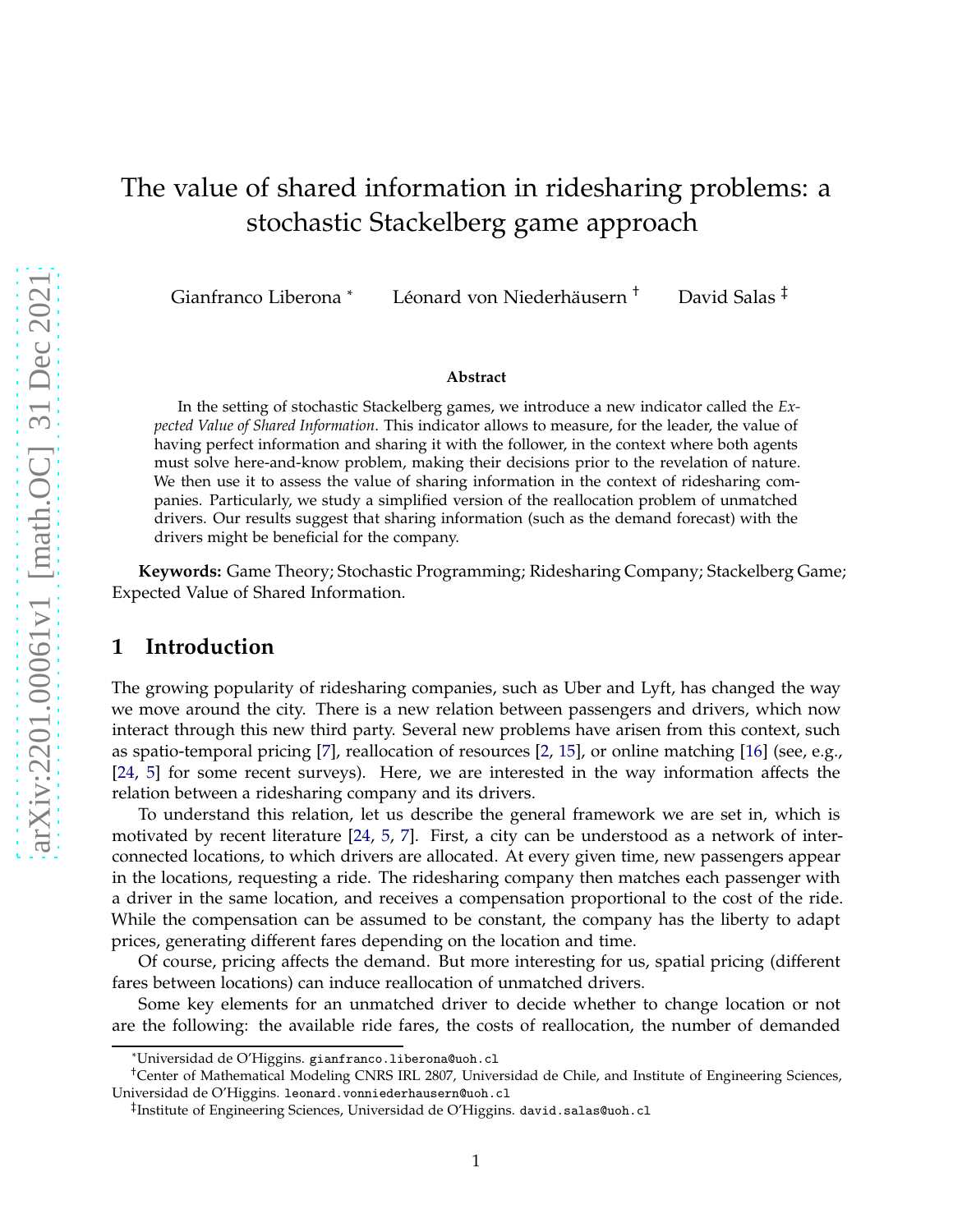rides at each location, and the number of previously matched drivers at each location (who can be matched to other passengers as soon as they finish their previous rides). The first two are known information for the drivers, but the demand which has random variations (exogenous uncertainty) and the previously matched drivers (endogenous uncertainty) are not. On the other hand, at each stage of reallocation and matching, the ridesharing company can forecast the exogenous uncertainty, and has all the information available for the endogenous one.

The goal of this work is to assess whether the ridesharing company might benefit from sharing its information with the unmatched drivers. This behavior is observed nowadays, where ridesharing companies provide some demand information to the drivers beyond spatial pricing (see, e.g., the Uber's driver-app description in [\[23\]](#page-17-1)).

Here, we propose to model the relation between these two parts of the market through the lens of Stackelberg games (see, e.g., [\[10,](#page-16-4) [12\]](#page-16-5)). On one hand, the company acts as the leader, deciding the spatial prices. On the other hand, the drivers act as followers, solving a stochastic allocation equilibrium problem.

By considering the demand to be uncertain for both, the company and the drivers, we derive a model where all agents must decide their actions in a *here-and-now* fashion, that is, prior to the revelation of the nature. In this context, to evaluate the value of perfect information, we consider two indicators: the classic *Expected Value of Perfect Information (EVPI)*, defined for example in [\[8,](#page-16-6) Chapter 4], which measures the impact of forecasting on the leader's benefits; and a new indicator that we call the *Expected Value of Shared Information (EVSI)*, which measures the impact, again for the leader, of forecasting and then sharing the perfect information with the drivers.

While our main motivation is to understand the economic value of information sharing in the context of ridesharing companies, the concept of EVSI can be applied in the general framework of stochastic bilevel games, where the uncertain information is revealed after all players have decided their actions. Thus, in Section [2,](#page-1-0) we develop the concept in an abstract mathematical setting. In Section [3,](#page-5-0) we present the detailed model we work with, which is the one-stage pricing problem of the ridesharing company, coupled with the reallocation problem for the unmatched drivers. In Section [4,](#page-7-0) we describe how we can reduce the various bilevel programming problems we encounter to single mixed-integer bilinear programming problems, which allows us to efficiently find the solutions for different scenarios. In Section [5,](#page-12-0) we provide a numerical analysis with randomly generated data, which suggests that sharing information is indeed beneficial in this problem. We finish with some conclusions and perspectives in Section [6.](#page-14-0)

# <span id="page-1-0"></span>**2 General Framework**

In this section, we present the abstract model that we will use to describe the interaction between a ridesharing company and its drivers. The setting fits into the general framework of stochastic bilevel optimization, but with the particular property that randomness is revealed after the followers' decision, differing from the usual concept of the problem (see, e.g., [\[9\]](#page-16-7)).

#### **2.1 Here-and-now Stochastic bilevel problems**

We consider the following optimistic parametric bilevel programming problem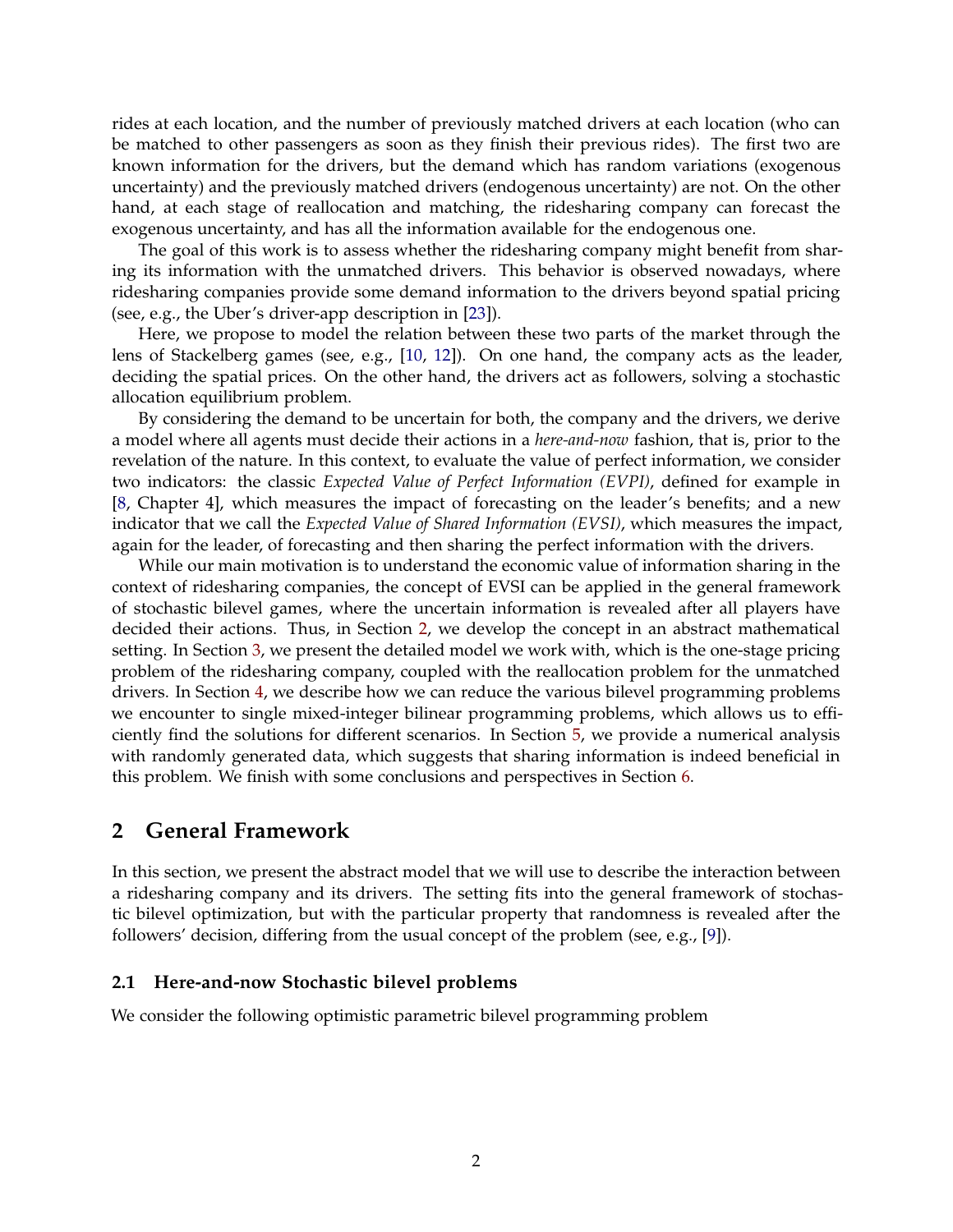<span id="page-2-0"></span>
$$
\varphi(z_1, z_2) = \begin{cases}\n\min_{x, y} \theta(x, y, z_1, z_2) \\
\text{s.t.} \\
y \text{ solves } \begin{cases}\n\min_{y} f(x, y, z_1, z_2) \\
y \\
\text{s.t.} \quad y \in Y(x),\n\end{cases}\n\end{cases}
$$
\n(1)

where  $(z_1, z_2) \in Z = Z_1 \times Z_2 \subset \mathbb{R}^{k_1} \times \mathbb{R}^{k_2}$  are the parameters. Here, the function  $\varphi : Z \to \mathbb{R}$  is the value function of Problem [\(1\)](#page-2-0). For each pair  $(z_1, z_2) \in Z$ , the leader aims to minimize the loss  $f$ unction  $\theta$  :  $\mathbb{R}^n \times \mathbb{R}^m \times \mathbb{R}^{k_1} \times \mathbb{R}^{k_2} \to \mathbb{R}$ . He or she only controls the first variable  $x \in X \subset \mathbb{R}^n$ , which we call the leader's decision. The set of admissible leader's decisions  $X \subset \mathbb{R}^n$  is fixed.

Similarly, for each pair  $(z_1, z_2) \in Z$  and each leader's decision  $x \in X$ , the follower aims to minimize the loss function  $f: \mathbb{R}^n \times \mathbb{R}^m \times \mathbb{R}^{k_1} \times \mathbb{R}^{k_2} \to \mathbb{R}$ . He or she only controls the second variable  $y \in Y(x) \subset \mathbb{R}^m$ , which we call the follower's decision. The set of admissible decisions *Y*(*x*) ⊂ **R**<sup>*m*</sup> depends on the leader's decision *x*, inducing a set-valued map *Y* : *X* ⇒ **R**<sup>*m*</sup>. The range of *Y* is contained in an ambient set  $\bar{Y} \subset \mathbb{R}^m$ , that is,

$$
R(Y) := \bigcup_{x \in X} Y(x) \subset \overline{Y}.
$$

<span id="page-2-1"></span>In what follows, we consider the following (standard) assumptions over Problem [\(1\)](#page-2-0):

- **(A.1)** The sets *X* and  $\bar{Y}$  are nonempty, convex and compact, and *Z* is nonempty and closed.
- **(A.2)** The loss functions *θ* and *f* are continuous.
- <span id="page-2-2"></span>**(A.3)** The loss function *f* is convex in the second variable.
- **(A.4)** The set-valued map *Y* has nonempty convex compact values, and it is both upper and lower semicontinuous (in the sense of set-valued maps. See, e.g., [\[18,](#page-16-8) [1\]](#page-15-1)).

Under this framework, which is fairly general, one can ensure the existence of solutions of the parametric Problem  $(1)$ . This existence result is classic in the literature (see, e.g., [\[10\]](#page-16-4)), and we recall it for completeness.

**Lemma 1.** Assume hypotheses  $(A.1)$ - $(A.4)$ *. Then, for each*  $(z_1, z_2) \in Z$ *, Problem* [\(1\)](#page-2-0) *admits at least one solution. Furthermore, the value function*  $\varphi$  :  $Z \to \mathbb{R}$  *is lower semicontinuous.* 

In our setting, uncertainty is formalized as random variables  $\zeta = (\zeta_1, \zeta_2) : \Omega \to Z_1 \times Z_2$  and  $\zeta = (\zeta_1, \zeta_2) : \Omega \to Z_1 \times Z_2$ , over a probability space  $(\Omega, \Sigma, \mathbb{P})$ . These variables determine the parameters  $(z_1, z_2)$  in Problem [\(1\)](#page-2-0). Specifically,

- The leader knows the first parameter  $z_1$ , which is the realization of a random variable  $\zeta_1$ .
- The variable *ζ*<sup>2</sup> determines the value of *z*<sup>2</sup> for the leader, and its value is unknown for the leader.
- Both parameters  $(z_1, z_2)$  are unknown for the follower, and are given by the variables  $\xi_1$ and *ξ*2, respectively.

We allow the leader and the follower to have different beliefs about  $z_1$  and  $z_2$ , and thus the distribution of  $\zeta = (\zeta_1, \zeta_2)$  might differ from the distribution of  $\zeta = (\zeta_1, \zeta_2)$ .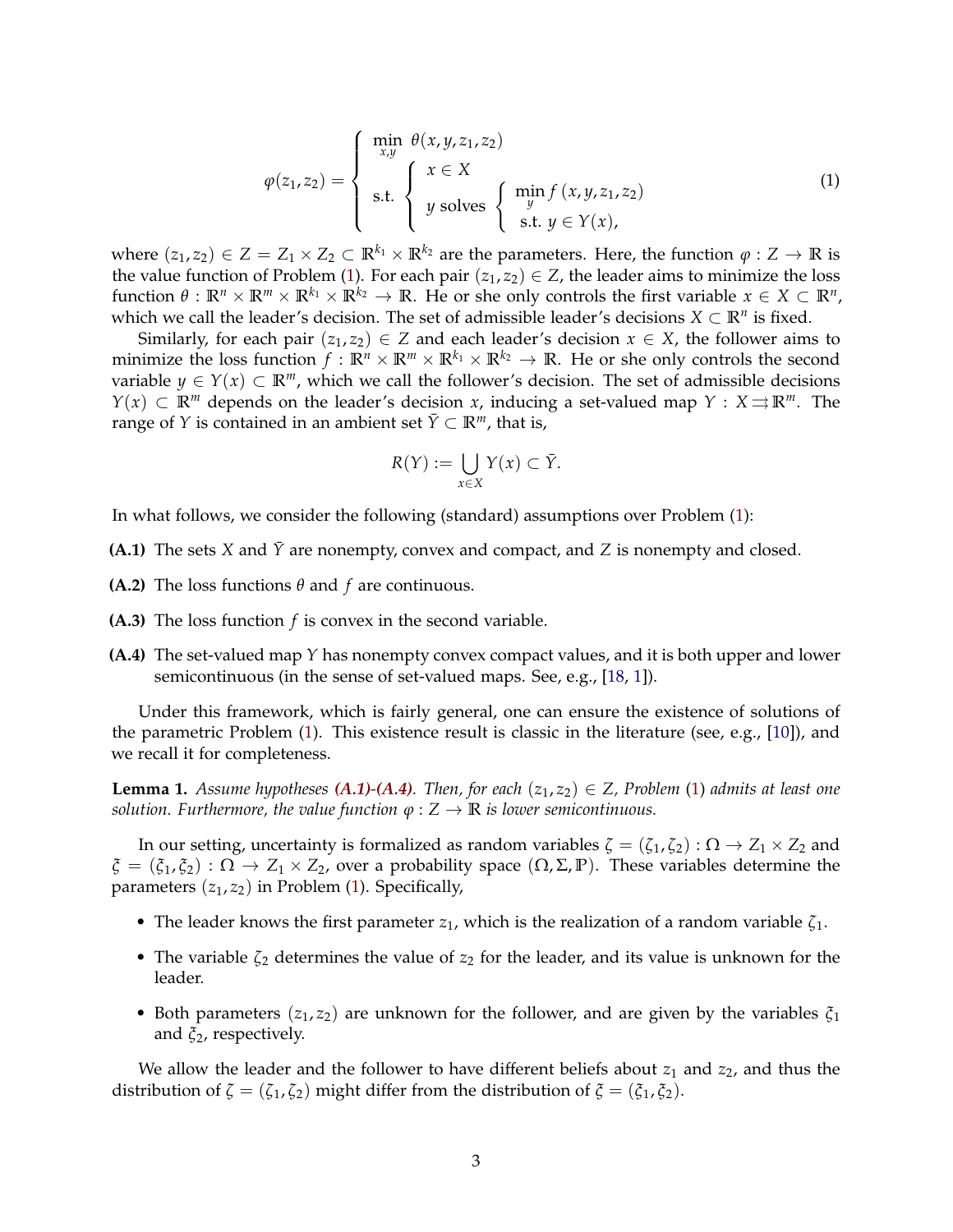With this model, the follower solves a *here-and-now* problem, considering the leader's decision *x* as a parameter and the value of  $z = (\xi_1(\omega), \xi_2(\omega))$  as uncertain. Thus, for each leader's decision *x*, the follower is solving the problem

<span id="page-3-0"></span>
$$
D(x) = \begin{cases} \min_{y} \mathbb{E} \left[ f(x, y, \xi_1(\omega), \xi_2(\omega)) \right] \\ \text{s.t. } y \in Y(x). \end{cases}
$$
 (2)

We refer by  $D(x)$  to both Problem [\(2\)](#page-3-0) and its solution set. From the leader's perspective, for each decision vector *x*, the follower's optimal response is a deterministic point  $y \in D(x)$ . Thus, the leader is solving a *parametric here-and-now* problem, simultaneously with the follower, which is given by:

<span id="page-3-1"></span>
$$
STO(z_1) := \begin{cases} \min_{x,y} \mathbb{E}\left[\theta\left(x,y,z_1,\zeta(\omega)\right)\right] \\ \text{s.t.} \quad \left\{\begin{array}{l} x \in X \\ y \in D(x). \end{array}\right. \end{cases} \tag{3}
$$

We set the Stochastic value of Problem [\(3\)](#page-3-1) as

$$
STO = \mathbb{E}[STO(\zeta_1)] = \int_{\Omega} STO(\zeta_1(\omega))d\mathbb{P}(\omega), \tag{4}
$$

which is given by the averaged cost for the leader, according to the distribution of *ζ*1, for an optimal policy  $x: Z_1 \to \mathbb{R}^n$ . In what follows, we will assume that all expectations are welldefined and finite.

#### **2.2 Measuring the value of perfect information: Expected Value of Shared Information**

In stochastic bilevel optimization, Problem [\(3\)](#page-3-1) has not got too much attention, since its formulation fits into the setting of stochastic optimization with recourse (see, e.g., [\[8,](#page-16-6) [21\]](#page-17-2)). This reduction follows from the fact that the random parameter  $z_2$  is revealed after the follower's decision, leading to a sequential structure of the form

Leader decides 
$$
x \rightarrow
$$
 Follower decides  $y \rightarrow (z_1, z_2)$  is revealed.

In contrast, stochastic bilevel optimization, as understood in the literature (see, e.g., [\[9\]](#page-16-7)), focuses on bilevel programs where the random parameter is revealed before the follower's decision, inducing a *here-and-now* problem for the leader, and a *wait-and-see* problem for the follower, that is,

```
Leader decides x \rightarrow (z_1, z_2) is revealed \rightarrow Follower decides y.
```
In this second case, when one aims to assess the expected value of perfect information (EVPI), it is enough to do it for the leader only. Indeed, the follower already has the perfect information. Thus, one can follow the standard developments of, e.g., [\[8,](#page-16-6) Chapter 4] or [\[21,](#page-17-2) Chapter 2].

Similarly, in our context, we propose to set the EVPI as a measure for the leader only. The proposal is motivated by the interpretation of a bilevel problem as a Stackelberg game: the bilevel optimization problem is the problem of the leader only, who is able to anticipate the follower's best response [\[17\]](#page-16-9).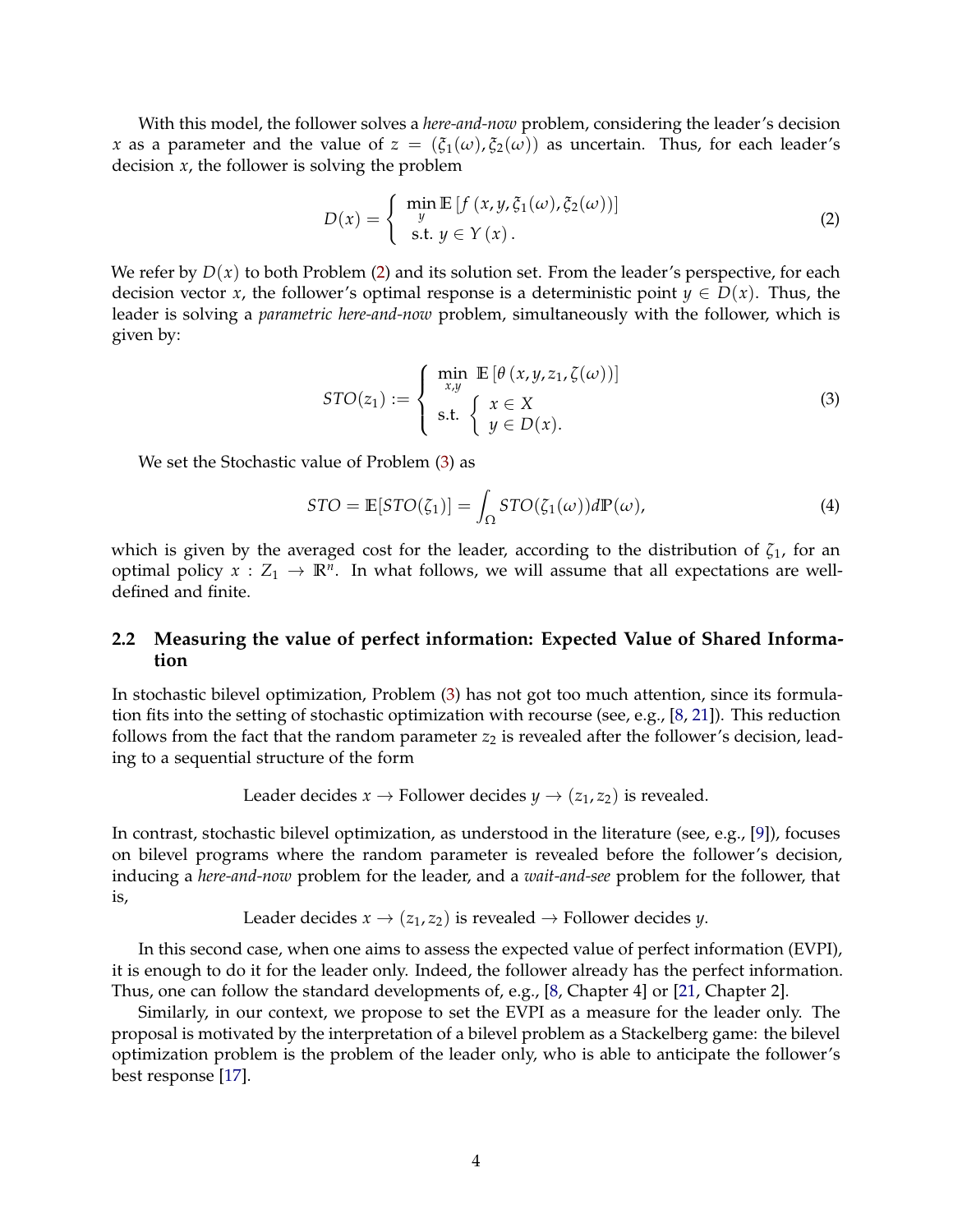**Definition 2** (EVPI)**.** *For Problem [\(3\)](#page-3-1), we define the* Wait-and-See Value (WS) *as the expected value of the value function*

<span id="page-4-0"></span>
$$
\psi(z_1, z_2) := \begin{cases} \min_{x, y} \theta(x, y, z_1, z_2) \\ s.t. \begin{cases} x \in X \\ y \in D(x), \end{cases} \end{cases}
$$
(5)

*that is,*

$$
WS := \mathbb{E}_{\zeta}(\psi) = \int_{\Omega} \psi(\zeta(\omega)) d\mathbb{P}(\omega).
$$
 (6)

*The* Expected Value of Perfect Information (EVPI) *is then defined as EVPI* := *STO* − *WS, which is always non-negative, and measures the gain of the leader under perfect information.*

While the above definition is consistent with the interpretation of Problem [\(3\)](#page-3-1) as a parametric problem with recourse, the leader has another option in Stackelberg games under perfect information: he or she might share this information with the follower. This alternative comes from the fact that the follower is an independent agent, which reacts to new information. In order to measure the value of sharing perfect information, we introduce the following definition:

**Definition 3** (EVSI)**.** *For Problem* [\(3\)](#page-3-1)*, we define the* Shared Wait-and-See Value (SWS) *as the expected value of the value function ϕ from the parametric problem* [\(1\)](#page-2-0) *that is,*

$$
SWS := \mathbb{E}_{\zeta}(\varphi) = \int_{\Omega} \varphi(\zeta_1(\omega), \zeta_2(\omega)) d\mathbb{P}(\omega), \tag{7}
$$

*The* Expected Value of Shared Information (EVSI) *is then defined as EVSI* := *WS* − *SWS, which measures the gain or loss of the leader having perfect information and sharing it with the follower.*

To the best of our knowledge, the notion of EVSI has not yet been considered in the literature. We propose it as a measure, similar to the EVPI, that captures the natural information asymmetry in Stackelberg games. When evaluating the value of perfect information for the leader, both WS and SWS should be computed, since SWS is, in general, neither a lower bound nor an upper bound of WS nor STO, as the following example shows.

**Example 4.** *Let us consider only an exogenous random event ξ to be a fair Bernoulli trial and the indicator functions*  $\delta_0$  *and*  $\delta_1$  *given* by

$$
\delta_i(\xi) = \begin{cases} 1 & \text{if } \xi = i \\ 0 & \text{otherwise,} \end{cases} \qquad \text{for } i = 0, 1.
$$

Let the leader's decision set to be  $X = [0, 1]$  and the follower's decision set to be  $Y(x) = [0, 1]$ *, for all x* ∈ *X. Let the follower's loss function to be*

$$
f(y,\xi(\omega)) := y^2 \delta_0(\xi(\omega)) + (1-y)^2 \delta_1(\xi(\omega)).
$$

*Assume that ζ* = *ξ and consider two possible loss functions for the leader:*

$$
\theta_{+}(x,y,\xi(\omega)) = \frac{1}{2} (x^{2}\delta_{0}(\xi(\omega)) + (1-x)^{2}\delta_{1}(\xi(\omega))) + f(x,y,\xi(\omega))
$$
  

$$
\theta_{-}(x,y,\xi(\omega)) = \frac{1}{2} (x^{2}\delta_{0}(\xi(\omega)) - (1-x)^{2}\delta_{1}(\xi(\omega))) - f(x,y,\xi(\omega))
$$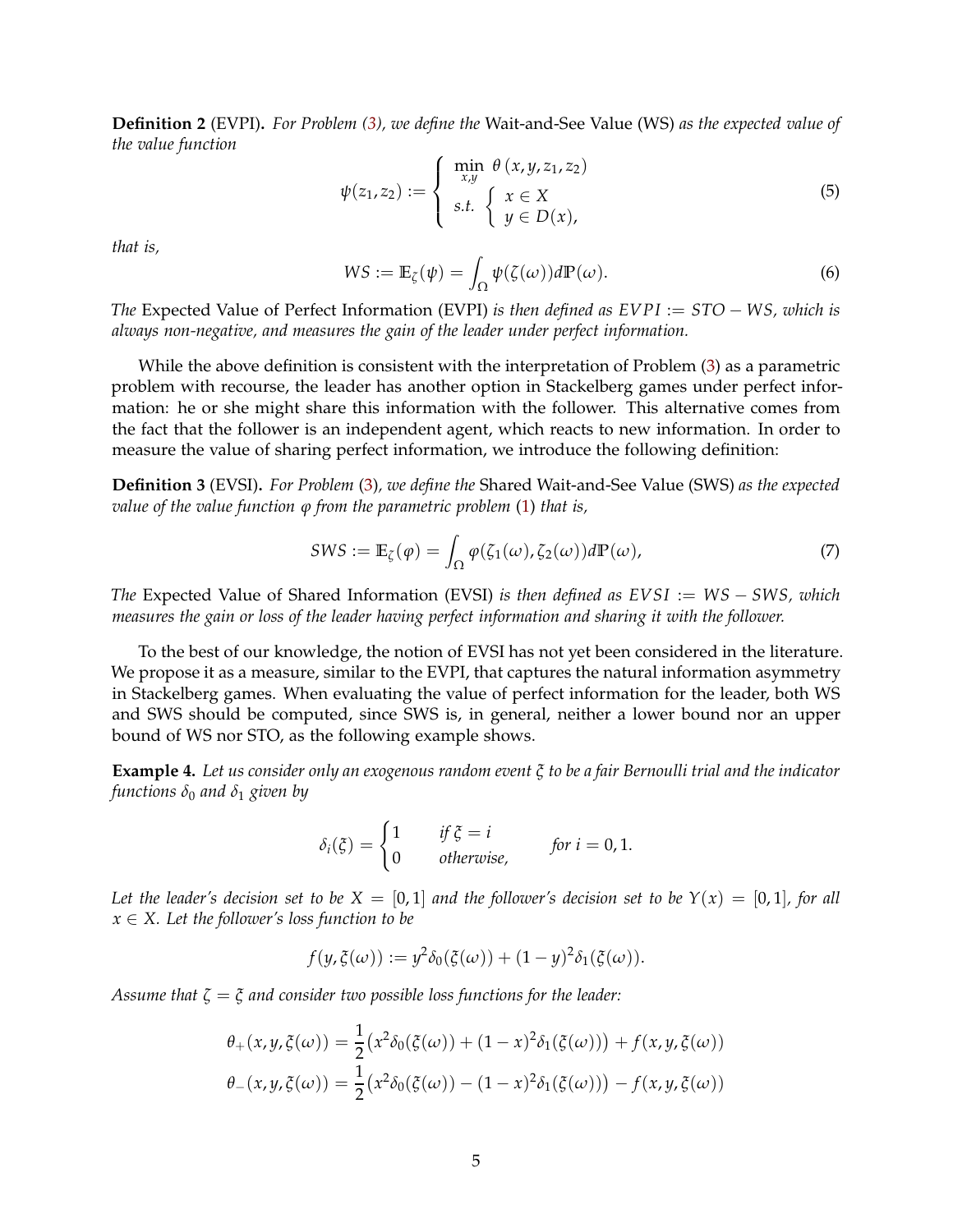*We consider then two problems of the form of Problem* [\(3\)](#page-3-1)*:*

| $\label{eq:optimal} \begin{aligned} &\underset{x,y}{\text{min}} \ \mathbb{E}\left(\theta_+(x,y,\xi(\omega))\right) \\ &\text{s.t.} \ \left\{ \begin{array}{l} x \in [0,1] \\ y \text{ solves } \left\{ \begin{array}{l} \min \mathbb{E}\left(f\left(y,\xi(\omega)\right)\right) \\ s.t. \ y \in [0,1]. \end{array} \right. \end{array} \right. \end{aligned} \right. \end{aligned}$ | min $\mathbb{E}(\theta_-(x,y,\xi(\omega)))$<br>s.t. $\begin{cases}\nx \in [0,1] \\ y \text{ solves } \begin{cases}\n\text{min } \mathbb{E}\left(f\left(y,\xi(\omega)\right)\right) \\ s.t. \ y \in [0,1].\n\end{cases}\n\end{cases}$ |  |
|-------------------------------------------------------------------------------------------------------------------------------------------------------------------------------------------------------------------------------------------------------------------------------------------------------------------------------------------------------------------------------------|--------------------------------------------------------------------------------------------------------------------------------------------------------------------------------------------------------------------------------------|--|
| Plus Case                                                                                                                                                                                                                                                                                                                                                                           | Minus Case                                                                                                                                                                                                                           |  |

<span id="page-5-1"></span>*It is easy to see that the optimal solutions for the leader and the follower are very similar. Observe too that the decision of the leader has no influence on the follower's decision, but the objective of the follower is directly included in the leader's objective. The set of optimal decisions is easy to determine. In the stochastic*

|            | Plus Case | Minus Case |
|------------|-----------|------------|
| <b>STO</b> | 0.375     | $-0.125$   |
| WS         | 0.25      | $-0.25$    |
| <i>SWS</i> |           |            |

Table 1: Values of STO, WS and SWS

 $\epsilon$ *case, where no information is given to either of the players, we have*  $x^* = y^* = 0.5$ *. On the other hand, if the players have access to the perfect information, we have*  $x_0^* = y_0^* = 0$  *for*  $\xi = 0$ *, and*  $x_1^* = y_1^* = 1$  *for ξ* = 1*. Thus we can compute the values of STO, WS (as in [\[8,](#page-16-6) Chapter 4]) and SWS, displayed in Table [1.](#page-5-1)*  $\Box$ 

The above example is quite simple but very illustrative. First, for the Minus Case it shows that the *SWS* is not necessarily a lower bound of *WS*, nor even of *STO*. However, for the Plus Case it shows that sharing information could be beneficial, beyond having perfect information. The intuition behind this example is simple. On the one hand, the Plus Case is collaborative: the leader wants to collaborate with the follower, since the leader is losing what the follower loses as well. On the other hand, the Minus Case is adversarial: the leader is against the follower, since what the follower loses translates in gains for the leader. However, in practical situations, the collaboration or competition between the leader and the follower might not be so clear.

## <span id="page-5-0"></span>**3 Ridesharing bilevel problem: the model**

Let us consider the following situation: at a certain moment, a driver associated with a ridesharing company that has not been matched with a passenger must decide whether to keep searching for a match around his or her current location, or to move to another one within the city. We can model the different locations as a finite set of zones,  $I = \{1, \ldots, n\}$ . If the driver is in the *i*th zone, his or her reallocation decision will depend on four factors:

- 1. The vector of marginal prices fixed by ridesharing company,  $p = (p_i : i \in I)$ .
- 2. The vector of previously matched drivers who will arrive to each node (and will become available at that node),  $y = (y_i : i \in I)$ .
- 3. The vector of demands of each zone  $d = (d_i : i \in I)$ .
- 4. The marginal costs of moving to another zone,  $\alpha_i = (\alpha_{ij} : j \in I)$ . Of course,  $\alpha_{ii} = 0$ .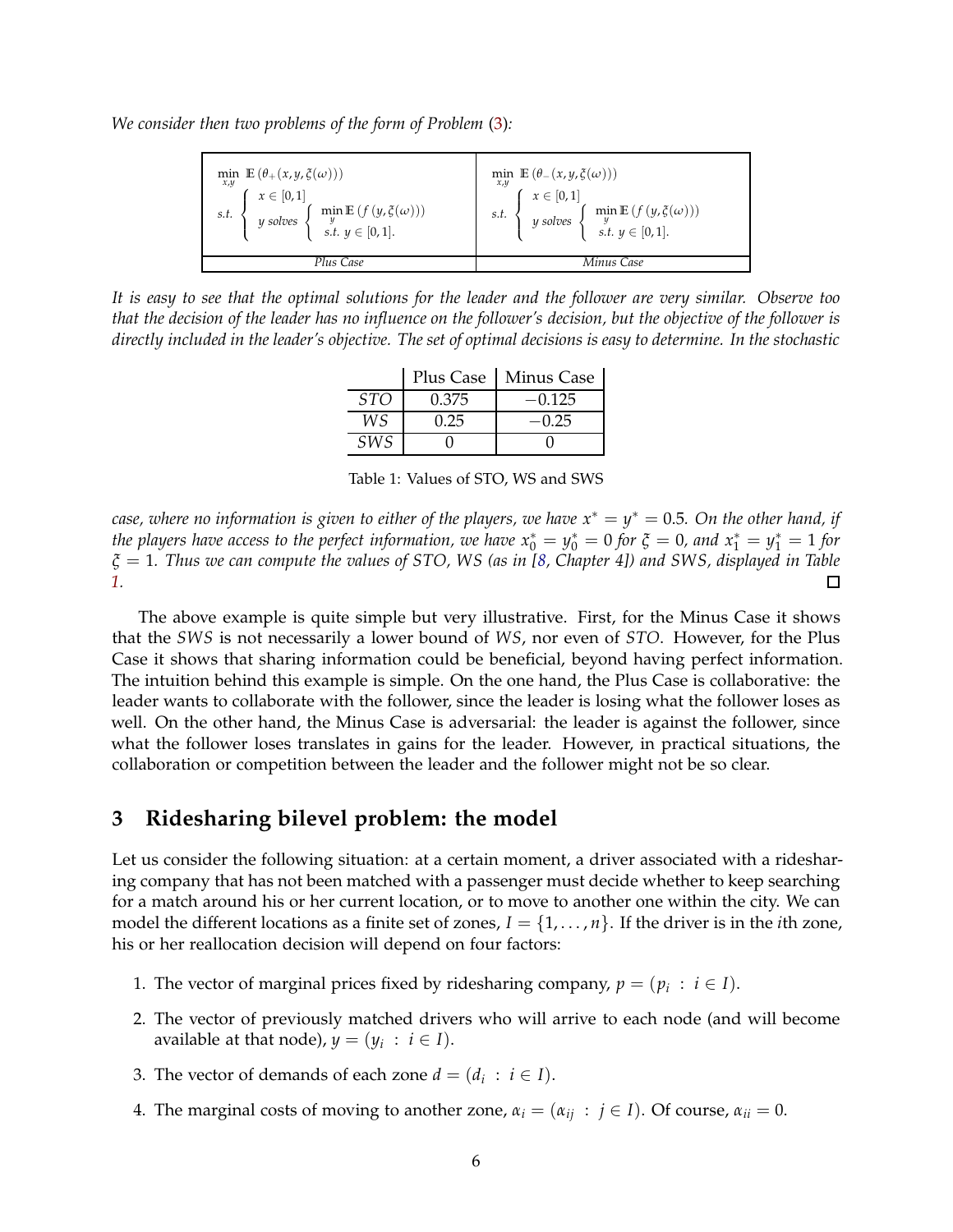#### 5. The vector of previously unmatched drivers that will be at each node,  $x = (x_i : i \in I)$ .

The demand on each zone  $i \in I$ , depends on two factors: the marginal price  $p_i$  and a random variable which models the uncertain variation. In this work, we model this dependency as a nominal value  $d_{0,i}(\omega)$  which represents the demand for the minimal price  $p_{i,\text{min}}$ , multiplied by a linear discount factor depending on the price:

<span id="page-6-0"></span>
$$
d_i = d_i(p_i, \omega) = d_{0,i}(\omega) \left( 1 - \delta \frac{p_i - p_{i,\min}}{p_{i,\max} - p_{i,\min}} \right)
$$
\n(8)

Since each driver has limited observability about the other drivers, the value of  $y = (y_i : i \in I)$ is uncertain, even though it is known information for the ridesharing company. Thus, from the drivers' perspective  $y = y(\omega)$  is also a random variable. Then, by setting  $\xi(\omega) = (y(\omega), d_0(\omega))$ , each driver must solve the following optimization problem:

$$
\max_{j\in I} \mathbb{E}_{\xi} \left[ p_j \min \left( \frac{d_j}{x_j + y_j}, 1 \right) \right] - \alpha_{ij}, \tag{9}
$$

where  $x_j + y_j$  is the amount of available drivers in zone *j*, and the value min  $\left(\frac{d_j}{x_j+1}\right)$  $\left(\frac{d_j}{x_j+y_j},1\right)$  represents the probability of being matched in zone *j*: if  $d_j \geq x_j + y_j$ , then the driver will be matched. On the other hand, if  $d_j < x_j + y_j$ , the probability of being matched coincides with  $d_j/(x_j + y_j)$ , assuming that in such a case, all passengers will be matched.

This situation induces a very large game between all unmatched drivers. To simplify our study, we will assume that the decisions of all players can be modeled as a unique continuous allocation problem, where the new single follower aims to maximize the social welfare of all drivers.

Now, to model the decision process of the single follower, let us assume that there is an amount of  $N_0$  drivers unmatched, with initial allocation  $x_0 = (x_{0,1}, \ldots, x_{0,n}) \in \mathbb{R}^n$ . Let us define the variable *vij* as the amount of unmatched drivers who will change from zone *i* to zone *j*, and let *v* be the matrix that collects all this information. In this context,  $v_{ii} = 0$  for all  $i \in I$ . Then, we can compute a reallocation *x* in terms of the displacement matrix *v* simply as:

<span id="page-6-1"></span>
$$
x_j(v) = x_{0,j} + \sum_{i \neq j} v_{ij} - \sum_{k \neq j} v_{jk}, \quad \forall j \in I.
$$
 (10)

,

Then, for a given price vector *p*, the aggregated allocation problem is posed as follows:

$$
F(p) := \begin{cases} \max_{v} & \sum_{i=1}^{n} cp_i \mathbb{E}_{\xi} \left[ \min(x_i + y_i, d_i) \right] - \sum_{i \neq j} \alpha_{ij} v_{ij} \\ s.t & \begin{cases} v \geq 0 \\ \sum_{k \neq j} v_{jk} \leq x_{0,j}, \quad \forall j \in I \end{cases} \end{cases}
$$

where  $c \in (0,1)$  is the fraction of the ride price that the driver gets.

Since drivers have limited computational capacity, the distribution of *ξ*, which models the belief over *y* and  $d_0$ , must reflect such limitation. On the one hand, we model the vector of previously matched drivers who will arrive to each node as an uniformly distributed random variable, that is,  $y_j \sim U(0, \bar{y})$  where  $\bar{y}$  is a constant value for all nodes. This distribution represents the lack of information for the unmatched drivers about the matched ones. On the other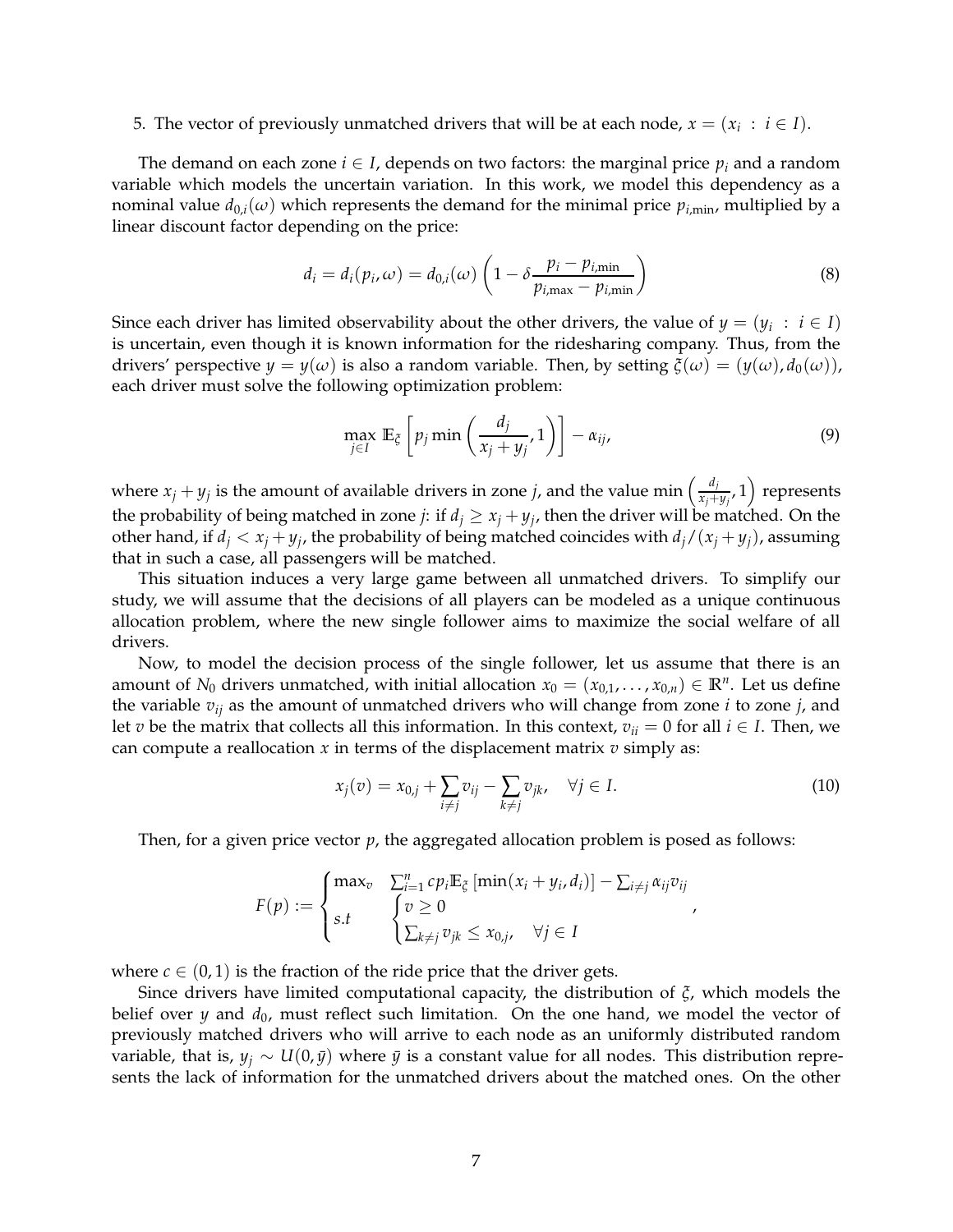hand, we assume that drivers perceive the distribution of the nominal demand as a discrete one, considering  $m \in \mathbb{N}$  feasible scenarios. Thus, we can write

<span id="page-7-2"></span>
$$
\mathbb{E}_{\xi}\left[p_i \min(x_i + y_i, d_i)\right] = -\mathbb{E}_{\xi}(p_i \max(-x_i - y_i, -d_i))
$$
\n
$$
= -\sum_{k=1}^{m} p_i \mathbb{E}_{y}[\max(-x_i - y_i, -d_{i,k})] \cdot \mathbb{P}(\omega_k), \tag{11}
$$

where we define the discrete expression  $d_{ik} = d_i(\omega_k)$ . Therefore, the follower will deal with a discrete version of its original problem *F*(*p*), given by

$$
F_m(p) := \begin{cases} \min_v & c \sum_{i=1}^n \sum_{k=1}^m p_i \mathbb{E}_y[\max(-x_i - y_i, -d_{i,k})] \cdot \mathbb{P}(\omega_k) + \sum_{i \neq j} \alpha_{ij} v_{ij} \\ s.t & \begin{cases} -v \le 0 \\ \sum_{j \neq i} v_{ij} - x_{0,i} \le 0, \quad \forall i \in I \end{cases} \end{cases}
$$

Now, the ridesharing company must decide the price vector *p*. The company does not necessarily know the exact value of the demand vector *d*, but it knows the vector *y* of occupied drivers. Since the company aims to maximize its revenues, it must solve the following bilevel programming problem:

<span id="page-7-1"></span>
$$
L(y) := \begin{cases} \max_{p,v} & \sum_{i=1}^{n} (1-c)p_i \cdot \mathbb{E}_{\zeta}[\min(x_i + y_i, d_i)] \\ s.t & \begin{cases} p_i \in [p_{i,\min}, p_{i,\max}], & \forall i \in I \\ v \text{ solves } F_m(p). \end{cases} \end{cases} \tag{12}
$$

.

Here  $\zeta$  is the random variable that models the belief of the leader about the behavior of the nominal demand. The distribution of *ζ* should be multivariate normal-like distribution around a nominal value  $\bar{d}_0 = (\bar{d}_{0,i} : i \in I)$ .

Observe that Problem [\(12\)](#page-7-1) fits the setting of Problem [\(3\)](#page-3-1), by considering  $z_1 = y$  as the endogenous uncertainty known by the leader, and  $z_2 = d_0$  as the exogenous uncertainty. Since ridesharing companies already invest in demand forecasting (see, e.g, [\[22,](#page-17-3) [20\]](#page-16-10)), we want to know what the policy should be about this information: should the perfect information be kept private or should it be shared with the drivers?

## <span id="page-7-0"></span>**4 Reformulations to single bilinear optimization**

In this section, we will focus in how to compute WS and SWS for Problem [\(12\)](#page-7-1), and then obtaining the EVSI. Here, we assume that the leader already has perfect information, and thus, the values of  $\zeta = (y, d_0)$  are known for him or her. In what follows, we identify the scenario set  $\{ \omega_1, \ldots, \omega_m \}$ with the set of indexes  $K = \{1, \ldots, m\}.$ 

In order to compute the EVSI, our approach is to follow a Monte-Carlo estimation: first, we consider a sampling  $(y^1, d_0^1), \ldots, (y^T, d_0^T)$  of the random parameters  $(y, d_0)$ , accordingly to the leader's distributions. Then, to compute the empirical expectations of the value functions *ψ* given by [\(5\)](#page-4-0) for the WS, and  $\varphi$  given by [\(1\)](#page-2-0) for the SWS. Finally, we compute the EVSI as

$$
EVSI = \frac{1}{T} \sum_{t=1}^{T} \varphi(y^t, d_0^t) - \frac{1}{T} \sum_{t=1}^{T} \psi(y^t, d_0^t).
$$
 (13)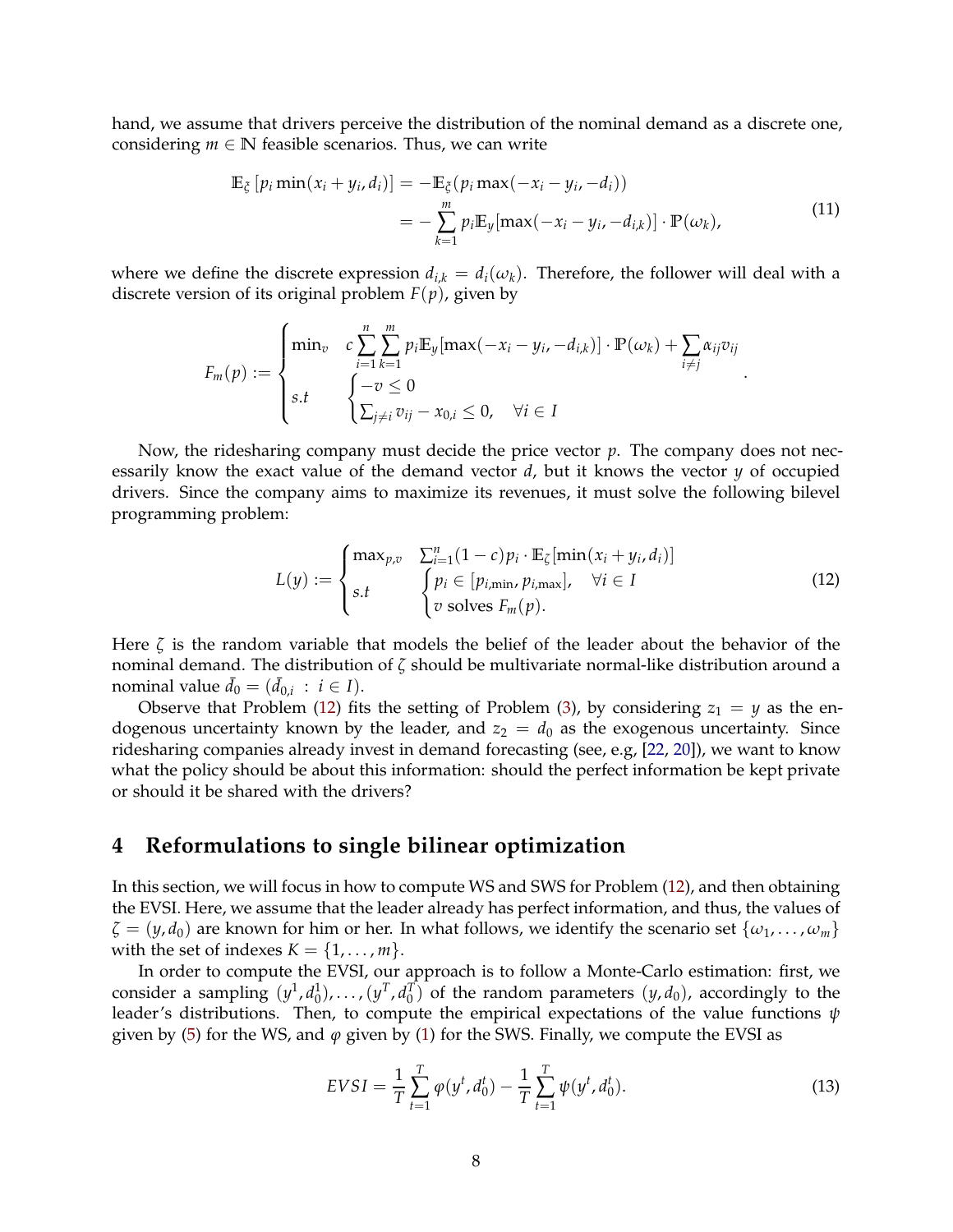Thus, our problem is reduced to compute the value functions  $\psi(y^t, d_0^t)$  and  $\varphi(y^t, d_0^t)$  for each sample  $(y^t, d_0^t)$ . Our technique is, for both values, to reformulate the corresponding bilevel programming problems into single level bilinear problems. In both cases, we replace the corresponding follower's problem by its Karush-Kuhn-Tucker (KKT) conditions and consider the associated multipliers as new variables. This approach, known as the Mathematical Programming with Complementarity Constraints (MPCC) reformulation, is quite popular in the literature and can be applied whenever the follower's problem satisfies a constraint qualification (see, e.g., [\[12,](#page-16-5) Chapter 3] and the references therein).

In this section, we show that the reformulations we obtain through this technique have two main properties: firstly, they preserve global solutions in the sense that a pair  $(x, y)$  of leaderfollower decision variables is a global solution of a bilevel program if and only if there exists a multiplier *u* such that  $(x, y, u)$  is a global solution of the MPCC reformulation; and secondly, the MPCC reformulations can be rewritten as mixed-integer bilinear problems.

#### **4.1 Reformulation of Wait-and-See**

Recall that we want to solve Problem [\(5\)](#page-4-0), which in this context is given by

$$
\psi(y, d_0) := \begin{cases}\n\min_{p, v} \sum_{i=1}^{n} (1 - c) p_i \cdot \mathbb{E}_{\zeta}[\max(-x_i - y_i, -d_i)] \\
\text{s.t.} \begin{cases}\n p_i \in [p_{i, \min}, p_{i, \max}], \quad \forall i \in I \\
 v \text{ solves } F_m(p).\n\end{cases}\n\end{cases} (14)
$$

Based on [\(11\)](#page-7-2), for each scenario  $k \in K$  and each location  $i \in I$ , we set (recalling that  $y_i \sim$  $U(0, \bar{y})$ ) a function  $\phi_{i,k}$  as follows:

<span id="page-8-2"></span>
$$
\phi_{i,k}(x_i) = \mathbb{E}_{y_i} [\max(d_{i,k} - x_i - y_i, 0)] \n= \frac{1}{\bar{y}} \int_0^{\bar{y}} \max(d_{i,k} - x_i - y_i, 0) dy \n= \begin{cases}\n0 & \text{if } d_{i,k} - x_i \le 0 \\
\frac{(d_{i,k} - x_i)^2}{2\bar{y}} & \text{if } 0 \le d_{i,k} - x_i \le \bar{y} \\
(d_{i,k} - x_i) - \frac{\bar{y}}{2} & \text{if } d_{i,k} - x_i \ge \bar{y}\n\end{cases}
$$
\n(15)

Then, it is not hard to see that the follower's problem  $F_m(p)$  can be written as

<span id="page-8-1"></span>
$$
F_m(p) := \begin{cases} \min_v & c \sum_{i=1}^n \sum_{k=1}^m p_i(\phi_{k,i}(x_i) - d_{i,k}) \cdot \mathbb{P}(\omega_k) + \sum_{i \neq j} \alpha_{ij} v_{ij} \\ s.t & \begin{cases} -v \le 0 \\ \sum_{j \neq i} v_{ij} - x_{0i} \le 0, \quad \forall i \in I. \end{cases} \end{cases}
$$
(16)

Then, we can state the following proposition.

<span id="page-8-0"></span>**Proposition 5.** For any given value of the random vector  $\zeta = (y, d_0)$ , the Wait-and-See problem associated *to the leader's problem [\(12\)](#page-7-1) is equivalent (in the sense of global solutions) to its MPCC reformulation given*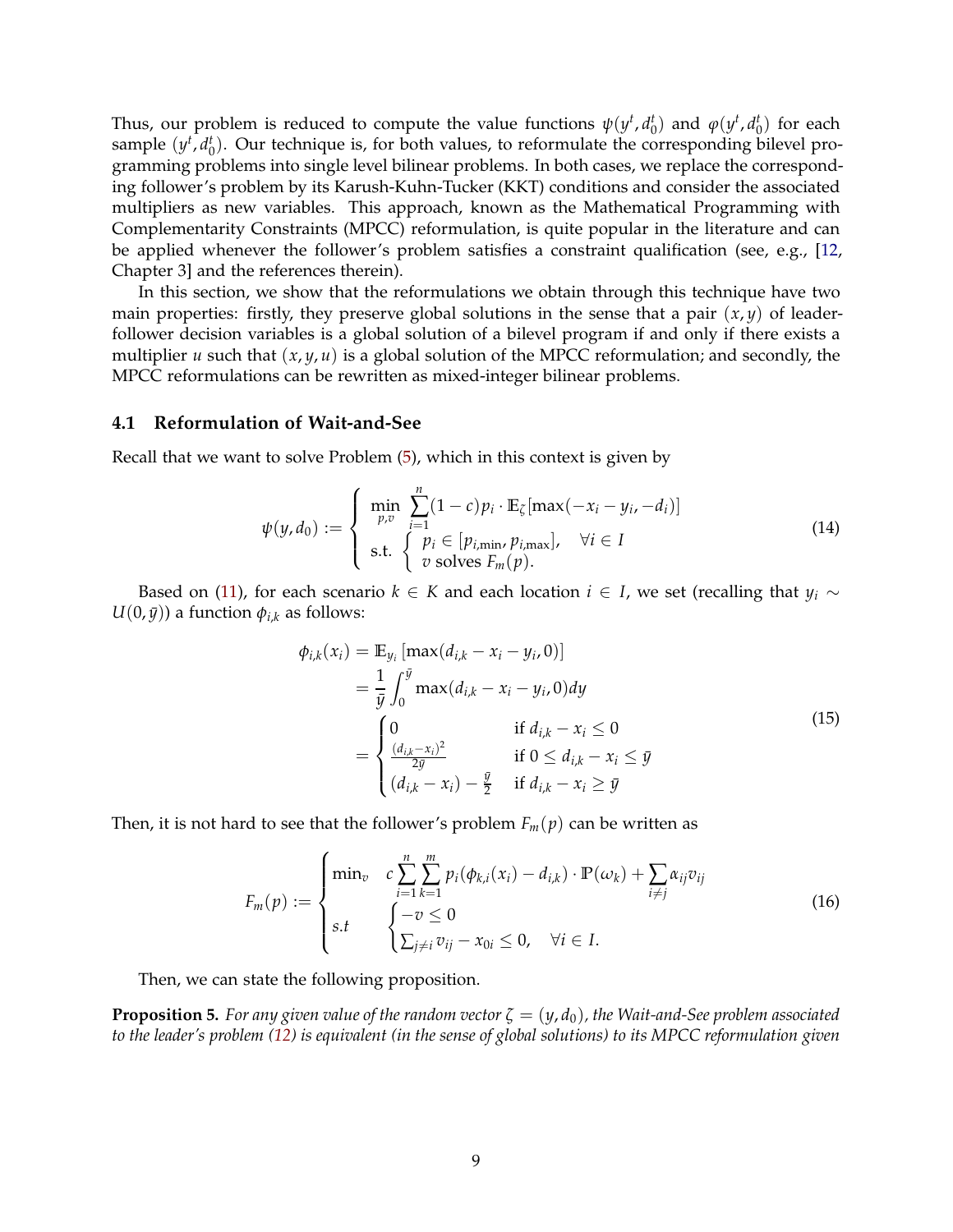*by*

<span id="page-9-0"></span>
$$
\max_{p,\nu,\lambda,\gamma} \sum_{i=1}^{n} (1-c)p_i \cdot \min(x_i + y_i, d_i)
$$
\n
$$
\sum_{j=1}^{n} (p_i \in [p_{i,\min}, p_{i,\max}], \forall i \in I
$$
\n
$$
\sum_{j \neq i}^{n} v_{ij} - x_{0i} \leq 0, \forall i \in I
$$
\n
$$
\sum_{k=1}^{n} (p_i \beta_{i,k} - p_j \beta_{j,k}) + \alpha_{ij} - \lambda_{ij} + \gamma_i = 0, \forall i \neq j \in I
$$
\n
$$
\gamma_i(\sum_{j \neq i} v_{ij} - x_{0i}) = 0, \forall i \in I
$$
\n
$$
\lambda_{ij} v_{ij} = 0, \forall i \neq j \in I
$$
\n(17)

 $\nu$  *where the coefficients*  $\{\beta_{i,k}\ :\ i\in I, k\in K\}$  are given by

*n*

<span id="page-9-2"></span>
$$
\beta_{i,k} := \begin{cases}\n0 & \text{if } d_{i,k} - x_i \le 0 \\
c \mathbb{P}(\omega_k) \frac{x_i - d_{i,k}}{\bar{y}} & \text{if } 0 \le d_{i,k} - x_i \le \bar{y} \\
-c \mathbb{P}(\omega_k) & \text{if } d_{i,k} - x_i \ge \bar{y}.\n\end{cases}
$$
\n(18)

*Furthermore, the multipliers*  $\gamma = (\gamma_i \, : \, i \in I)$  and  $\lambda = (\lambda_{ij} \, : \, i \neq j \in I)$  verify

<span id="page-9-1"></span>
$$
0 \le \gamma_i \le 2mp_{\max} \quad \text{and} \quad 0 \le \lambda_{ij} \le 4mp_{\max}, \tag{19}
$$

*where*  $p_{\text{max}} = \max_{i \in I} \{p_{i,\text{max}}\}.$ 

*Proof.* The proof of Proposition [5](#page-8-0) can be found in the Appendix.

This result allows us to compute the Wait-and-See value by sampling  $\zeta = (y, d_0)$  and solving [\(17\)](#page-9-0). To do so, we will follow the classic big-M strategy, which seems to be first introduced in the context of bilevel optimization in [\[13\]](#page-16-11). Even though computing a sufficiently large *M* is hard in general [\[19\]](#page-16-12), the above proposition has already provided the needed bounds in [\(19\)](#page-9-1). Hence, defining  $M = 4mp_{\text{max}}$ , we proceed as follows:

1. For each pair  $i \neq j \in I$ , we introduce a boolean variable  $z_{ij} \in \{0,1\}$  and replace the constraint  $\lambda_{ij}v_{ij} = 0$  by

$$
- Mz_{ij} \le \lambda_{ij} \le Mz_{ij}
$$
  
-  $M(1 - z_{ij}) \le v_{ij} \le M(1 - z_{ij})$  (20)

2. For each  $i \in I$ , we introduce a boolean variable  $w_i \in \{0,1\}$  and replace the constraint  $\gamma_i(\sum_{j\neq i} v_{ij} - x_{0i}) = 0$  by

$$
- M w_i \leq \gamma_i \leq M w_i
$$
  
- M(1 - w\_i) \leq \sum\_{j \neq i} v\_{ij} - x\_{0,i} \leq M(1 - w\_i) (21)

The last numerical consideration involves the additional constraints which are used to tackle the term *βi*,*<sup>k</sup>* , which are given piecewise linear functions. We first define a constant

$$
C \geq \max\{d_{0,i}(\omega_k) : i \in I, k \in J\} + N_0,
$$

 $\square$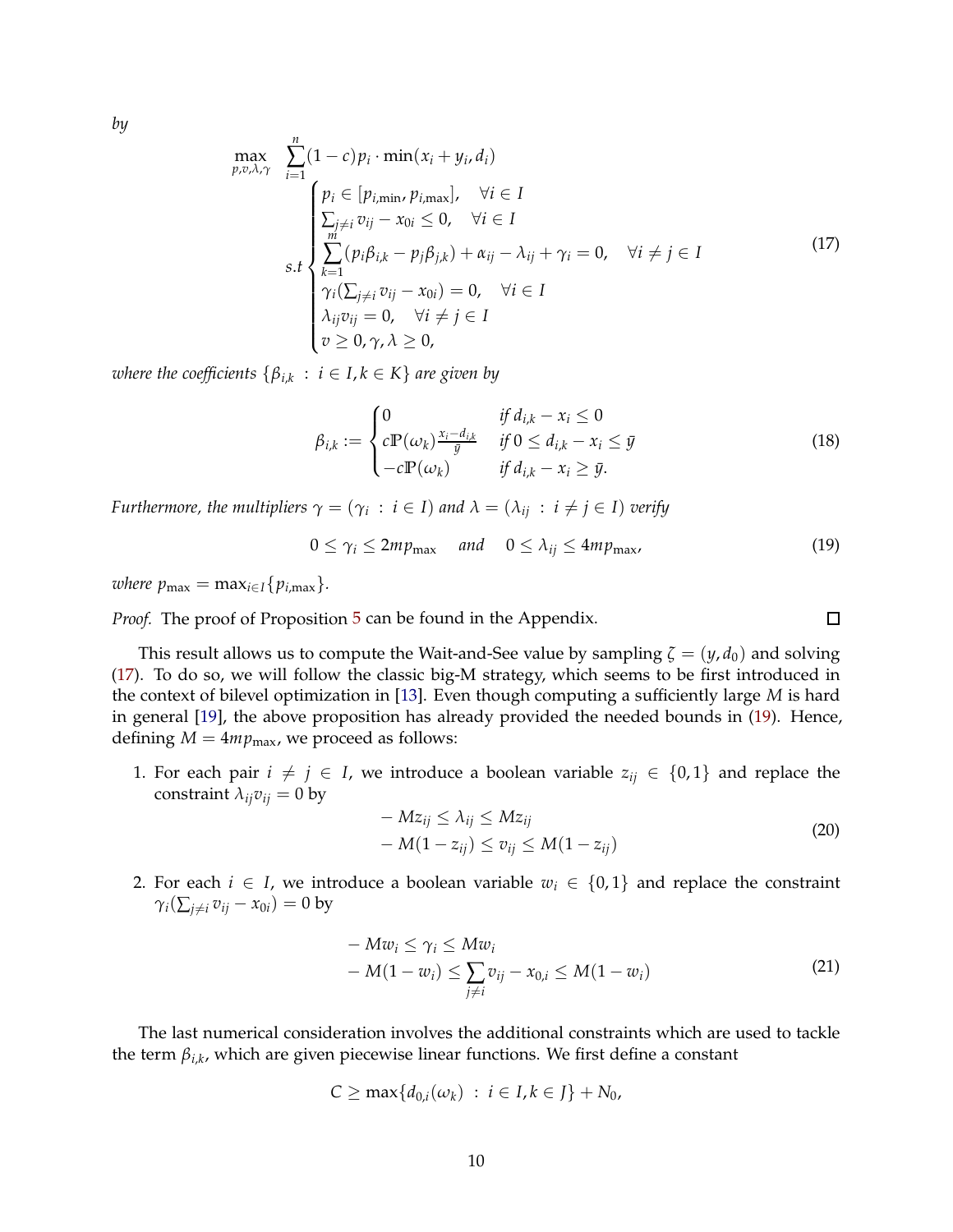which is an upper bound of  $|d_i(\omega_k) - x_i|$  for every  $i \in I$  and every scenario  $\omega_k$ . Then, for each term  $\beta_{i,k}$ , we define three integer variables  $a_{i,k}$ ,  $b_{i,k}$ ,  $c_{i,k}\in\{0,1\}$ , three continuous variables  $r_{i,k}$ ,  $s_{i,k}$ , *ti*,*k* , and we replace [\(18\)](#page-9-2) by the set of constraints

$$
\begin{cases}\na_{i,k} + b_{i,k} + c_{i,k} = 1 \\
d_{i,k} - x_i = r_{i,k} + s_{i,k} + t_{i,k} \\
-Ca_{i,k} \le r_{i,k} \le 0 \\
0 \le s_{i,k} \le \bar{y}b_{i,k} \\
\bar{y}c_{i,k} \le t_{i,k} \le Cc_{i,k} \\
\beta_{i,k} = -c\mathbb{P}(\omega_k) \left(\frac{s_{i,k}}{\bar{y}} + c_{i,k}\right)\n\end{cases}
$$
\n(22)

The above replacement works as follows:

- If  $a_{i,k} = 1$ , then  $b_{i,k} = c_{i,k} = s_{i,k} = t_{i,k} = 0$ . Hence,  $d_{i,k} x_i = r_{i,k} \le 0$ , and  $\beta_{i,k} = 0$ .
- If  $b_{i,k} = 1$ , then  $a_{i,k} = c_{i,k} = r_{i,k} = t_{i,k} = 0$ . Hence,  $d_{i,k} x_i = s_{i,k} \in [0, \bar{y}]$ , and  $\beta_{i,k} =$  $-c\mathbb{P}(\omega_k)\frac{s_{i,k}}{\bar{y}}=c\mathbb{P}(\omega_k)\frac{(x_i-d_{i,k})}{\bar{y}}$  $\frac{u_{i,kj}}{\bar{y}}$ .
- If  $c_{i,k} = 1$ , then  $a_{i,k} = b_{i,k} = r_{i,k} = s_{i,k} = 0$ . Hence,  $d_{i,k} x_i = t_{i,k} \ge \bar{y}$ , and  $\beta_{i,k} = -c\mathbb{P}(\omega_k)$ .

The final problem we solve for each  $\zeta = (y, d_0)$  is then given by

<span id="page-10-0"></span>max 
$$
\sum_{i=1}^{n} (1 - c)p_i \cdot \min(x_i + y_i, d_i)
$$
\n
$$
\begin{cases}\n\hat{p}_i \in [p_{i,\min}, p_{i,\max}], & \forall i \in I \\
\sum_{k=1}^{m} (p_i \beta_{i,k} - p_j \beta_{j,k}) + \alpha_{ij} - \lambda_{ij} + \gamma_i = 0, & \forall i \neq j \in I, \\
-Mz_{ij} \leq \lambda_{ij} \leq Mz_{ij} \\
-M(1 - z_{ij}) \leq v_{ij} \leq M(1 - z_{ij}) \\
-Mw_i \leq \gamma_i \leq Mw_i \\
-M(1 - w_i) \leq \sum_{j \neq i} v_{ij} - x_{0i} \leq M(1 - w_i) \\
a_{i,k}, b_{i,k}, c_{i,k} \in \{0, 1\}, & \forall i \in I, \forall k \in K \\
a_{i,k} + b_{i,k} + c_{i,k} = 1, & \forall i \in I, \forall k \in K \\
d_{i,k} - x_i = r_{i,k} + s_{i,k} + t_{i,k}, & \forall i \in I, \forall k \in K \\
-Ca_{i,k} \leq r_{i,k} \leq 0, & \forall i \in I, \forall k \in I \\
0 \leq s_{i,k} \leq y b_{i,k}, & \forall i \in I, \forall k \in K \\
\bar{y}c_{i,k} \leq t_{i,k} \leq Cc_{i,k}, & \forall i \in I, \forall k \in K \\
\beta_{i,k} = -c \mathbb{P}(\omega_k) \left( \frac{s_{i,k}}{y} + c_{i,k} \right), & \forall i \in I, \forall k \in K.\n\end{cases}
$$
\n(23)

#### **4.2 Reformulation of Shared-Wait-and-See**

When the leader shares the value of the vector  $d_0$  with the follower, we must consider this information in the objective function. Since prices are also parameters, the demand vector *d* becomes fixed (given by [\(8\)](#page-6-0)) and known by the follower. The leader then must solve

<span id="page-10-1"></span>
$$
\varphi(y, d_0) := \begin{cases} \max_{p,v} & \sum_{i=1}^n (1-c)p_i \cdot \min(x_i + y_i, d_i) \\ s.t. & \begin{cases} p_i \in [p_{i,\min}, p_{i,\max}], & \forall i \in I \\ v \text{ solves } F(p). \end{cases} \end{cases} \tag{24}
$$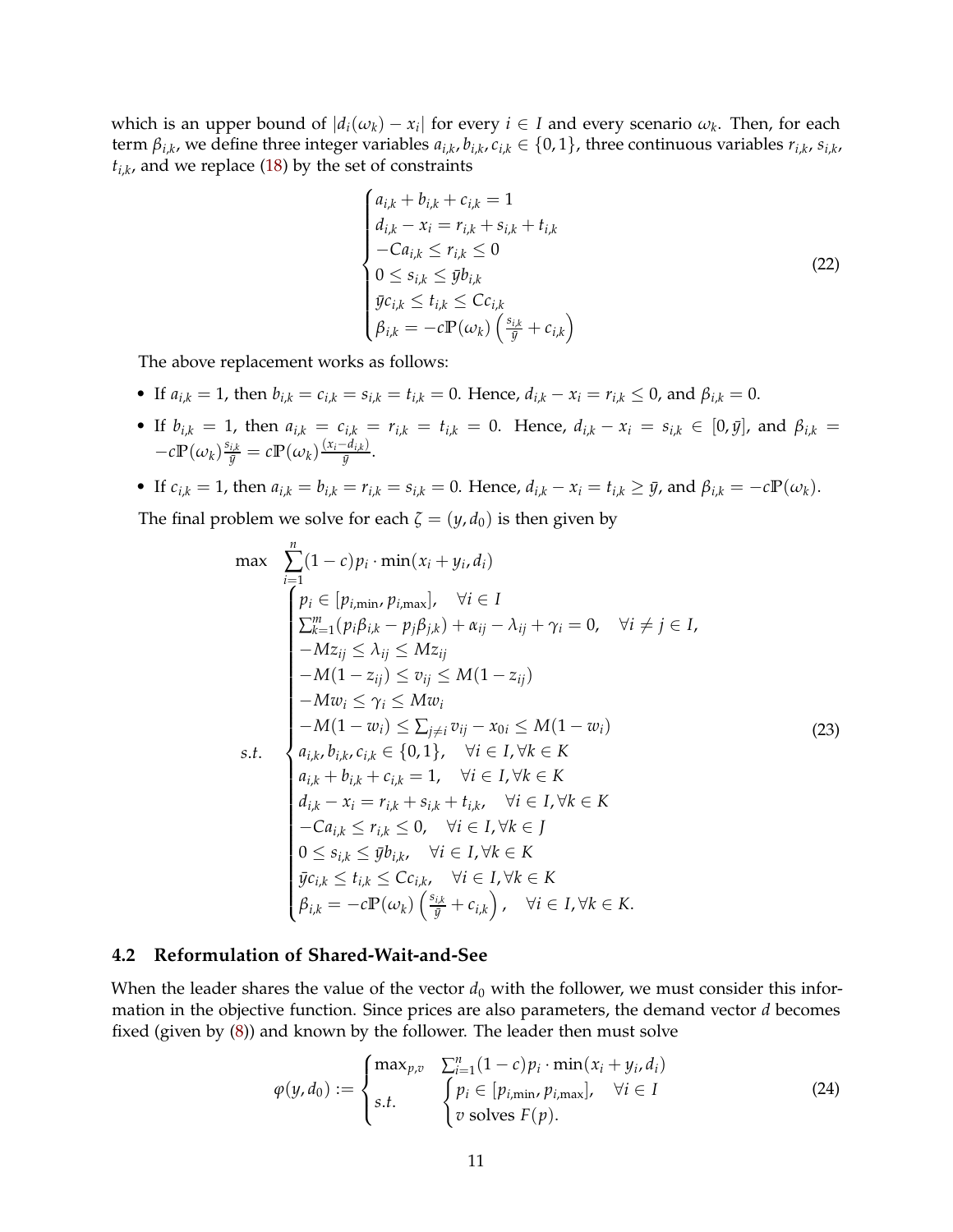where  $F(p)$  is given by

$$
F(p) := \begin{cases} \min_{v} & \sum_{i=1}^{n} cp_i \max(-x_i - y_i, -d_i) + \sum_{i \neq j} \alpha_{ij} v_{ij} \\ s.t. & \begin{cases} -v \leq 0 \\ \sum_{j \neq i} v_{ij} - x_{0i} \leq 0, \quad \forall i \in I \end{cases} \end{cases} \tag{25}
$$

In this scenario, we can state the following proposition.

<span id="page-11-0"></span>**Proposition 6.** For any given value of the random vector  $\zeta = (y, d_0)$ , the Shared-Wait-and-See prob*lem associated to the leader's problem [\(12\)](#page-7-1) is equivalent (in the sense of global solutions) to its MPCC reformulation given by*

<span id="page-11-1"></span>
$$
\max_{p,v,\lambda,\gamma,\beta} \sum_{i=1}^{n} (1-c)p_i \cdot \min(x_i + y_i, d_i)
$$
\n
$$
\begin{cases}\n p_i \in [p_{i,\min}, p_{i,\max}], & \forall i \in I \\
 \sum_{j \neq i} v_{ij} - x_{0i} \leq 0, & \forall i \in I \\
 c(\beta_i - \beta_j) + \alpha_{ij} - \lambda_{ij} + \gamma_i = 0, & \forall i \neq j \\
 \gamma_i(\sum_{j \neq i} v_{ij} - x_{0i}) = 0, & \forall i \in I \\
 \lambda_{ij} v_{ij} = 0, & \forall i \neq j \in I \\
 v \geq 0, \gamma, \lambda \geq 0,\n\end{cases}
$$
\n(26)

*where the variables* {*β<sup>i</sup>* : *i* ∈ *I*} *verify that*

<span id="page-11-2"></span>
$$
\beta_i \in \begin{cases} \{0\} & \text{if } d_i - x_i < y_i \\ \{p_i\} & \text{if } d_i - x_i > y_i \\ [0, p_i] & \text{if } d_i - x_i = y_i \end{cases} \tag{27}
$$

*Furthermore, the multipliers*  $\gamma = (\gamma_i \, : \, i \in I)$  and  $\lambda = (\lambda_{ij} \, : \, i \neq j \in I)$  verify that

$$
0 \le \gamma_i \le 2p_{\text{max}} \quad \text{and} \quad 0 \le \lambda_{ij} \le 4p_{\text{max}}, \tag{28}
$$

*where*  $p_{\text{max}} = \max_{i \in I} \{p_{i,\text{max}}\}.$ 

*Proof.* The proof of Proposition [6](#page-11-0) can be found in the Appendix.

This proposition allows us to replicate the big-M strategy used with the Wait-and-See value, regarding the complementarity constraints. In the Shared-Wait-and-See case, one last numerical consideration involves the additional constraints used to tackle the *β<sup>i</sup>* terms. We define now

$$
C = p_{\max}(\max\{d_{0,i}(\omega_k) : i \in I, k \in J\} + N_0)
$$

and two additional boolean variables,

$$
s_i, t_i \in \{0, 1\}, \quad s_i + t_i \leq 1
$$

so at most, one of them gets the value 1. Then, we add the following constraints:

$$
\beta_i \le p_{i,\max}(1-s_i), \quad x_i + y_i - d_i \ge -C(1-s_i)
$$
  
\n
$$
p_i - \beta_i \le p_{i,\max}(1-t_i), \quad x_i + y_i - d_i \le C(1-t_i)
$$
  
\n
$$
x_i + y_i - d_i \le C(s_i + t_i), \quad x_i + y_i - d_i \ge -C(s_i + t_i).
$$

Here we have three feasible scenarios:

 $\Box$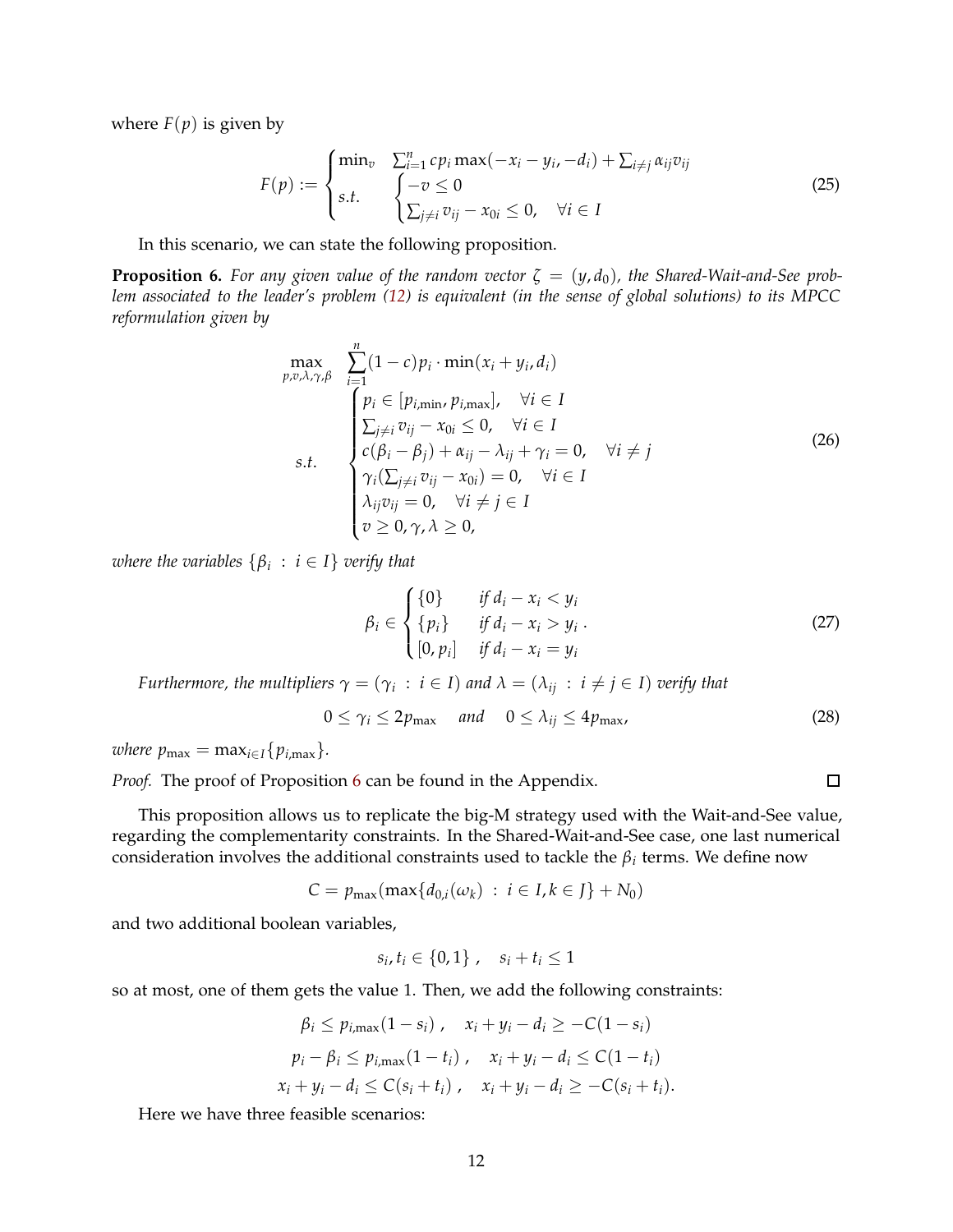- If  $s_i = 1$ , then  $t_i = 0$ , the first set of equations leads to  $\beta_i = 0$ , and the other ones leave  $x_i + y_i - d_i$  able to get positive values.
- If  $t_i = 1$ , then  $s_i = 0$ , the second set of equations leads to  $\beta_i = p_i$ , and the other ones leave  $x_i + y_i - d_i$  able to get negative values.
- If  $s_i = t_i = 0$ , the third set of equations leads to  $x_i + y_i d_i = 0$ , and the other ones leave  $\beta_i \in [0, p_{i, \text{max}}].$

The final problem we solve for each  $\zeta = (y, d_0)$  is then given by

<span id="page-12-1"></span>
$$
\max \sum_{i=1}^{n} (1-c)p_i \cdot \min(x_i + y_i, d_i)
$$
\n
$$
\begin{cases}\n\begin{aligned}\n\begin{aligned}\n\begin{aligned}\n\begin{aligned}\n\begin{aligned}\n\begin{aligned}\n\begin{aligned}\n\begin{aligned}\n\begin{aligned}\n\begin{aligned}\n\begin{aligned}\n\begin{aligned}\n\begin{aligned}\n\begin{aligned}\n\begin{aligned}\n\begin{aligned}\n\begin{aligned}\n\begin{aligned}\n\begin{aligned}\n\begin{aligned}\n\begin{aligned}\n\begin{aligned}\n\begin{aligned}\n\begin{aligned}\n\begin{aligned}\n\begin{aligned}\n\begin{aligned}\n\begin{aligned}\n\begin{aligned}\n\begin{aligned}\n\begin{aligned}\n\begin{aligned}\n\begin{aligned}\n\begin{aligned}\n\begin{aligned}\n\begin{aligned}\n\begin{aligned}\n\begin{aligned}\n\begin{aligned}\n\begin{aligned}\n\begin{aligned}\n\begin{aligned}\n\begin{aligned}\n\begin{aligned}\n\begin{aligned}\n\begin{aligned}\n\begin{aligned}\n\begin{aligned}\n\begin{aligned}\n\begin{aligned}\n\begin{aligned}\n\begin{aligned}\n\begin{aligned}\n\begin{aligned}\n\begin{aligned}\n\begin{aligned}\n\begin{aligned}\n\end{aligned}\n\end{aligned}\n\end{aligned}\n\end{aligned}\n\end{aligned}\n\end{aligned}\n\end{aligned}\n\end{cases}\n\end{cases}\n\end{cases}\n\end{cases}\n\end{cases}\n\end{cases}\n\begin{cases}\n\begin{aligned}\n\begin{aligned}\n\begin{aligned}\n\begin{aligned}\n\begin{aligned}\n\begin{aligned}\n\begin{aligned}\n\begin{aligned}\n\begin{aligned}\n\begin{aligned}\n\begin{aligned}\n\begin{aligned}\n\begin{aligned}\n\begin{aligned}\n\begin{aligned}\n\begin{aligned}\n\begin{aligned}\n\begin{aligned}\n\begin{aligned}\n\begin{aligned}\n\begin{aligned}\n\begin{aligned}\n\begin{aligned}\n\begin{aligned}\n\begin{aligned}\n\begin{aligned}\n\begin{aligned}\n\begin{aligned}\n\begin{aligned}\n\begin{aligned}\n\begin{aligned}\n\begin{aligned}\n\begin{aligned}\n\begin{aligned}\n\begin{aligned}\n\begin{aligned}\n\begin{aligned}\n\begin{aligned}\n\begin{aligned}\n\begin{aligned}\n\begin{aligned}\n\begin{aligned}\n\begin{aligned}\n\begin{aligned}\n\end{aligned}\n\end{aligned}\n\end{aligned}\n\end{aligned}\n\end
$$

**Remark** It is worth to notice that both MPCC reformulations [\(23\)](#page-10-0) and [\(29\)](#page-12-1) are mixed-integer bilinear programming problems. While in general even the simplest bilevel programming problems are NP-hard [\[4\]](#page-15-2), mixed-integer bilinear problems can be handled efficiently by some commercial solvers, like Gurobi [\[14\]](#page-16-13). Of course, the treatment of these problems is heuristic, but with good results in practice.

# <span id="page-12-0"></span>**5 Numerical Results and Discussion**

In order to compare the WS and SWS indicators and test the previously presented formulations, we designed some numerical experiments with artificial data. We consider  $I = \{1, 2, 3, 4\}$  (four connected zones) who simulate four different communes of the Metropolitan Region of Chile (Santiago, Renca, Maipu, La Florida), *m* = 3 (low, normal and high demand scenarios) and  $c = 0.75$  (75% of the ride fare is taken by the driver). Equation [\(8\)](#page-6-0), that represents the connection between the ride price on each zone and the respective effective demand, is considered with  $\delta$  = 0.9, and the ride prices are delimited on each zone with  $p_{i,min}$  = 2.5 USD and  $p_{i,max}$  = 12.5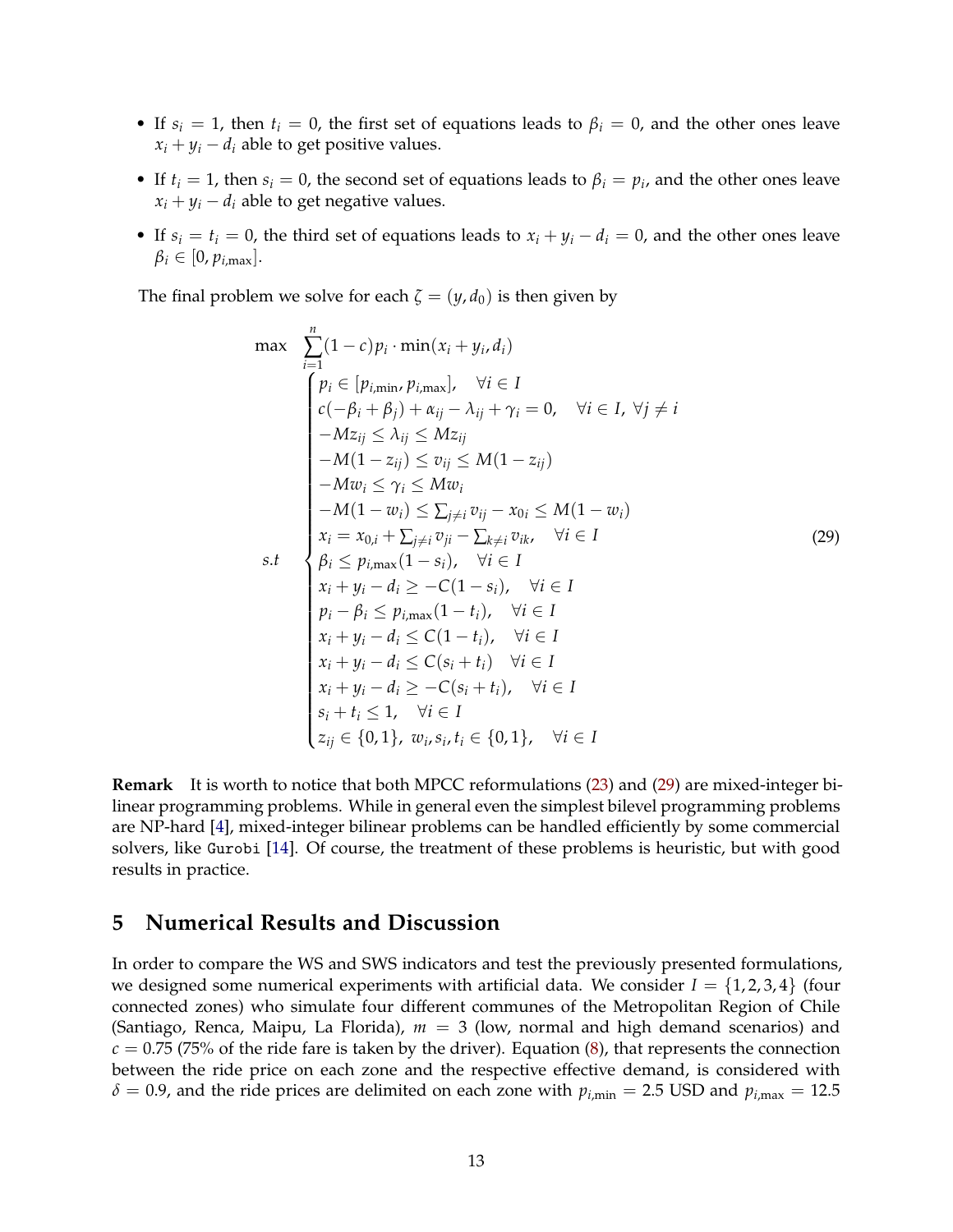USD. The costs *αij* are modeled considering the actual distance between the four communes and the price of gasoline in May 2021, i.e. 1.10 USD.

A total fleet of  $N_0 = 1000$  unmatched drivers is considered. For every  $i \in I$ , we generated 10 uniformly distributed values  $h_{0,i}$  in the  $[0,1]$  interval. From those values, we built samples for the nominal demand given by

$$
\bar{d}_{0,i}=D_0h_{0,i},\quad \forall i\in I.
$$

For each of these scenarios, we simulated a hundred samplings for the triangular distributed nominal demand  $d_{0,i}$  ∼ Tri(0.7 $\bar{d}_{0,i}$ , 1.3 $\bar{d}_{0,i}$ ). These simulations are combined with the following scenarios for the demand and the previously matched drivers:

- 1. We consider the aggregated demand coefficient  $D_0$  as a function of the total fleet of unmatched drivers: that is,  $D_0 = PN_0$ , with  $P = 1, 2, 3, 4, 5$ . This leads to the construction of the samplings for  $(d_{0,i}: i \in I)$ .
- 2. The quantity of previously matched drivers  $y_j \sim U(0,\bar{y})$ , with  $\bar{y}$  as a proportion of the total fleet of unmatched drivers,  $\bar{y} = QN_0$ , with  $Q = 1/4, 1/2, 3/4$ .

Therefore, we consider a total of 15 different scenarios as a combination of the values for  $D_0$ and  $\bar{y}$ . Then, for each scenario, we consider 10 different nominal values for the vector  $d_0$  (given by the generated vectors (*h*0,*j*)*j*∈*<sup>I</sup>* ), and for each of those nominal values, we compute solutions for the WS and SWS reformulated problems for 100 different samplings of the pairs (*y*, *d*0). Thus, for each scenario, we solved 1000 samples.

<span id="page-13-0"></span>For each sample of  $(y, d_0)$ , we solved problems [\(23\)](#page-10-0) and [\(29\)](#page-12-1) using Gurobi v9.1.2 as solver [\[14\]](#page-16-13), and Julia v1.6.2 as programming language [\[6\]](#page-16-14), with the extra constraint of having integer fluxes between the zones. Our results are displayed in Figures [1,](#page-13-0) [2](#page-14-1) and [3,](#page-14-1) which are organized as follow: each figure represents 5 scenarios, given by a fixed value of *Q* and the five values of *P*. The plotted values are the mean values from the 1000 samples for the corresponding scenario: in blue dots, the values for the Wait-and-See problem [\(23\)](#page-10-0); in red triangles, the values for the Shared-Wait-and-See problem [\(29\)](#page-12-1).



Figure 1: WS and SWS Comparison:  $N_0 = 1000$ ,  $\bar{y} = N_0/4$ 

As we can see in Figure [1,](#page-13-0) the SWS solution generates a greater total income for the scenarios with  $\bar{y} = N_0/4$ , especially in the middle scenarios, when the aggregated demand coefficient does not reach extremely low or extremely high values. This behavior seems to be the same as the floating population of previously matched drivers increases, that is in Figures [2](#page-14-1) and [3,](#page-14-1) where  $\bar{y} = N_0/2$  and  $\bar{y} = 3N_0/4$  respectively. It seems that the *EVSI*, which is given by *SWS* − *WS*, is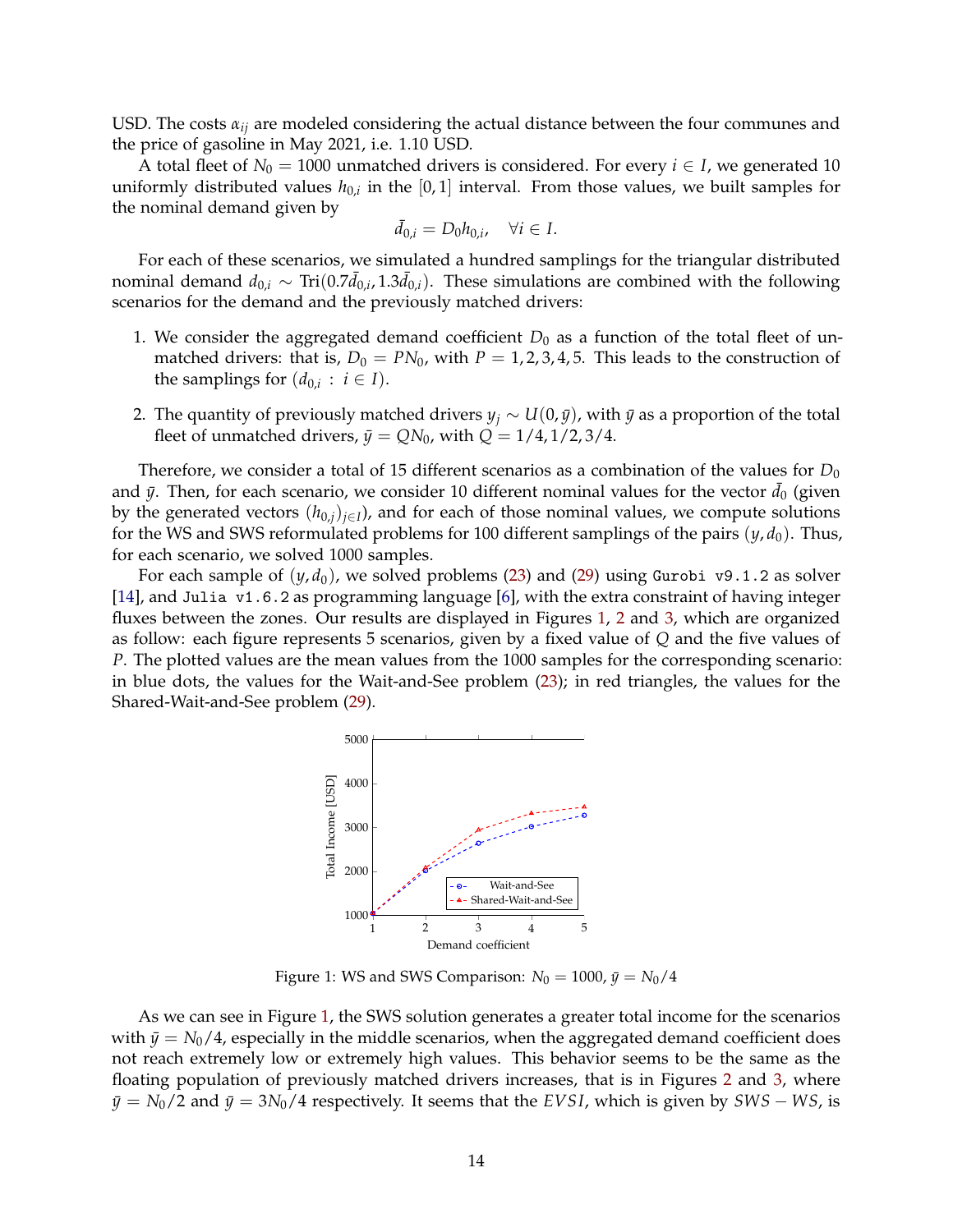<span id="page-14-1"></span>

positive and has a concave behavior: when the aggregated demand is too small or too large, the *EVSI* seems to be zero, reaching its maximum in a middle value.

Another effect we observe in our results is that pricing along is not enough to modify the behavior of the drivers. Their beliefs about the chances of getting a ride are also influential. Thus the revealing of such information has an important effect in the final reallocation.

<span id="page-14-2"></span>As an illustrative example, we show how different the WS and the SWS solutions are for a particular scenario, given by one of the numerical experiments we did. In this scenario,  $\bar{y} = 750$ and *P* = 5, and the values for  $x_0$ , *y* and  $d_0$  are the ones described in Table [2.](#page-14-2)

| Zone | $x_0$ |        | d٥   |
|------|-------|--------|------|
|      | 107   | 444.55 | 510  |
| 2    | 283   | 296.68 | 1945 |
| 3    | 399   | 420.20 | 1010 |
|      | 211   | 568.07 | 1535 |

Table 2: Particular scenario with  $\bar{y} = 750$  and  $P = 5$ .

The WS and SWS solutions are presented in Figures [4](#page-15-3) and [5,](#page-15-3) respectively. The missing edges in each graph have 0-flow. The value functions for each solution are  $\psi(y, d_0) = 3935.4$  USD and  $\varphi(y, d_0) = 4635.4$  USD.

The reader can appreciate that the revelation of information produces a huge change in the solution. For this scenario, Zone 2 has a huge demand, but drivers simply do not know it since this value is vastly different of what they usually observe. With the second reallocation (Figure [5\)](#page-15-3), the ridesharing company can increase the prices in zones 2 and 4.

## <span id="page-14-0"></span>**6 Final comments**

In this work, we presented a new indicator, the *Expected Value of Shared Information*, that allows to measure the value of sharing information in the context of Stackelberg games. This indicator is relevant in problems where both agents, the leader and the follower, must make their decisions prior to some uncertain event.

As an application, we studied the value of sharing information in the context of ridesharing companies, considering the demand as the uncertain information. We studied the problem of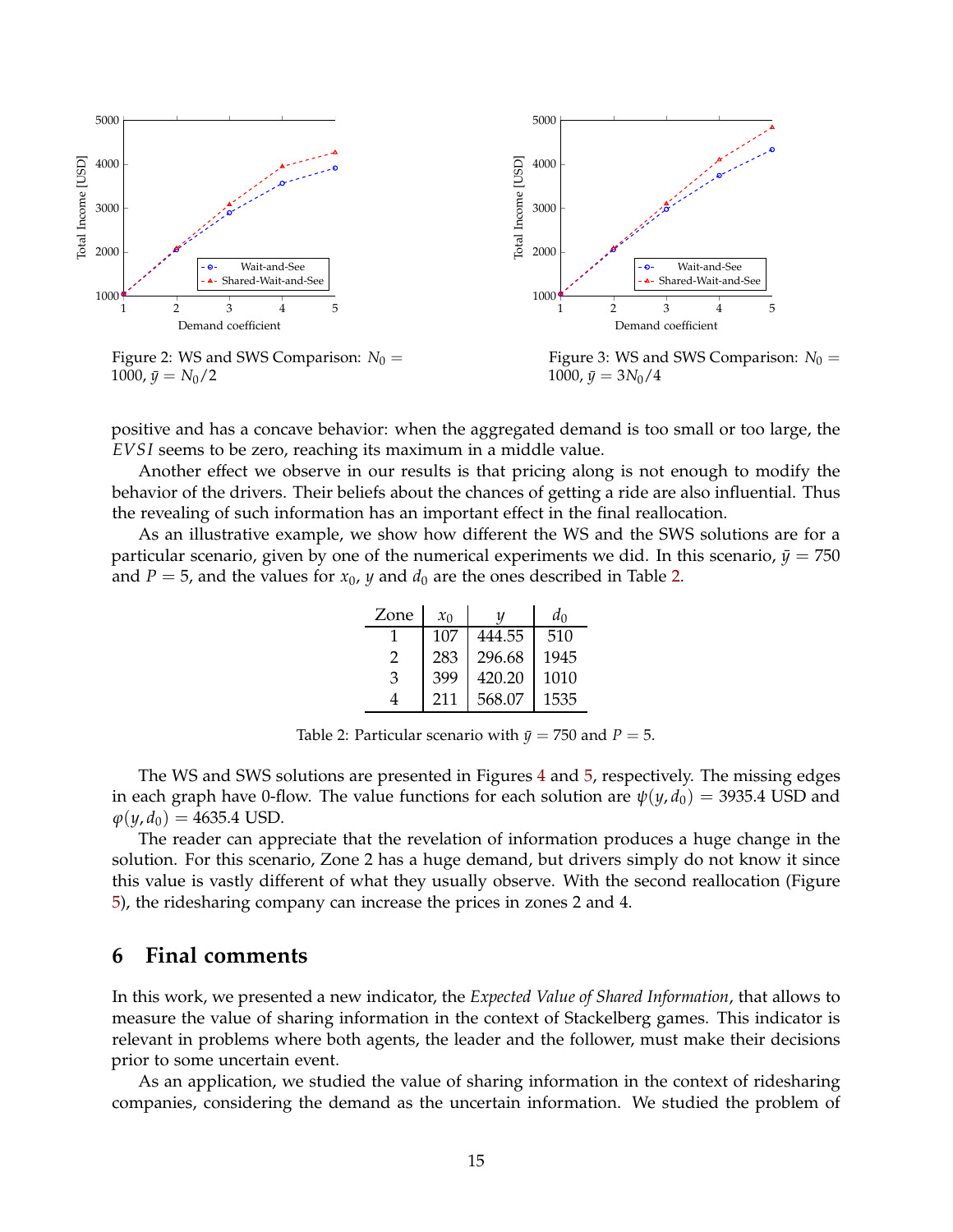<span id="page-15-3"></span>

Figure 4: Graph with perfect information (Wait-and-see solution). Optimal value: 3935.4 USD.



Figure 5: Graph with shared information (Shared wait-and-see solution). Optimal value: 4635.4 USD.

allocation: prior to the reveal of the demand, the ridesharing company (leader) decides the spatial prices, while the unmatched drivers (the followers) decide their allocations.

Our numerical results, coming from simulations with randomly generated data, strongly suggests that sharing information is beneficial for the leader. This conclusion is coherent with what is observed nowadays, where ridesharing companies provide some demand information to the drivers beyond spatial pricing.

As a first work dealing with this new indicator in the context of ridesharing companies, several simplifying assumptions where made: 1) we studied only the one-stage problem; 2) we simplified the drivers' equilibrium problem into a single welfare optimization problem; 3) we worked with artificially generated data; and 4) we assumed that the leader had access to a perfect forecast of the demand. Motivated by the promising results we obtained here, we aim to improve all these aspects in a future work.

Acknowledgements: This work was partially supported by Centro de Modelamiento Matemático (CMM), ACE210010 and FB210005, BASAL funds for centers of excellence from ANID-Chile, and by MathAmsud program through the project MATHAMSUD 20-MATH-08.

# <span id="page-15-1"></span>**References**

- [1] J.-P. Aubin and H. Frankowska. *Set-valued analysis*, volume 2 of *Systems & Control: Foundations & Applications.* Birkhäuser Boston, Inc., Boston, MA, 1990.
- <span id="page-15-0"></span>[2] S. R. Balseiro, D. B. Brown, and C. Chen. Dynamic pricing of relocating resources in large networks. *Management Science*, 2020.
- <span id="page-15-4"></span>[3] H. H. Bauschke and P. L. Combettes. *Convex analysis and monotone operator theory in Hilbert spaces*. CMS Books in Mathematics/Ouvrages de Math´ematiques de la SMC. Springer, Cham, second edition, 2017. With a foreword by Hédy Attouch.
- <span id="page-15-2"></span>[4] O. Ben-Ayed and C. E. Blair. Computational Difficulties of Bilevel Linear Programming. *Operations Research*, 38(3):556–560, 1990.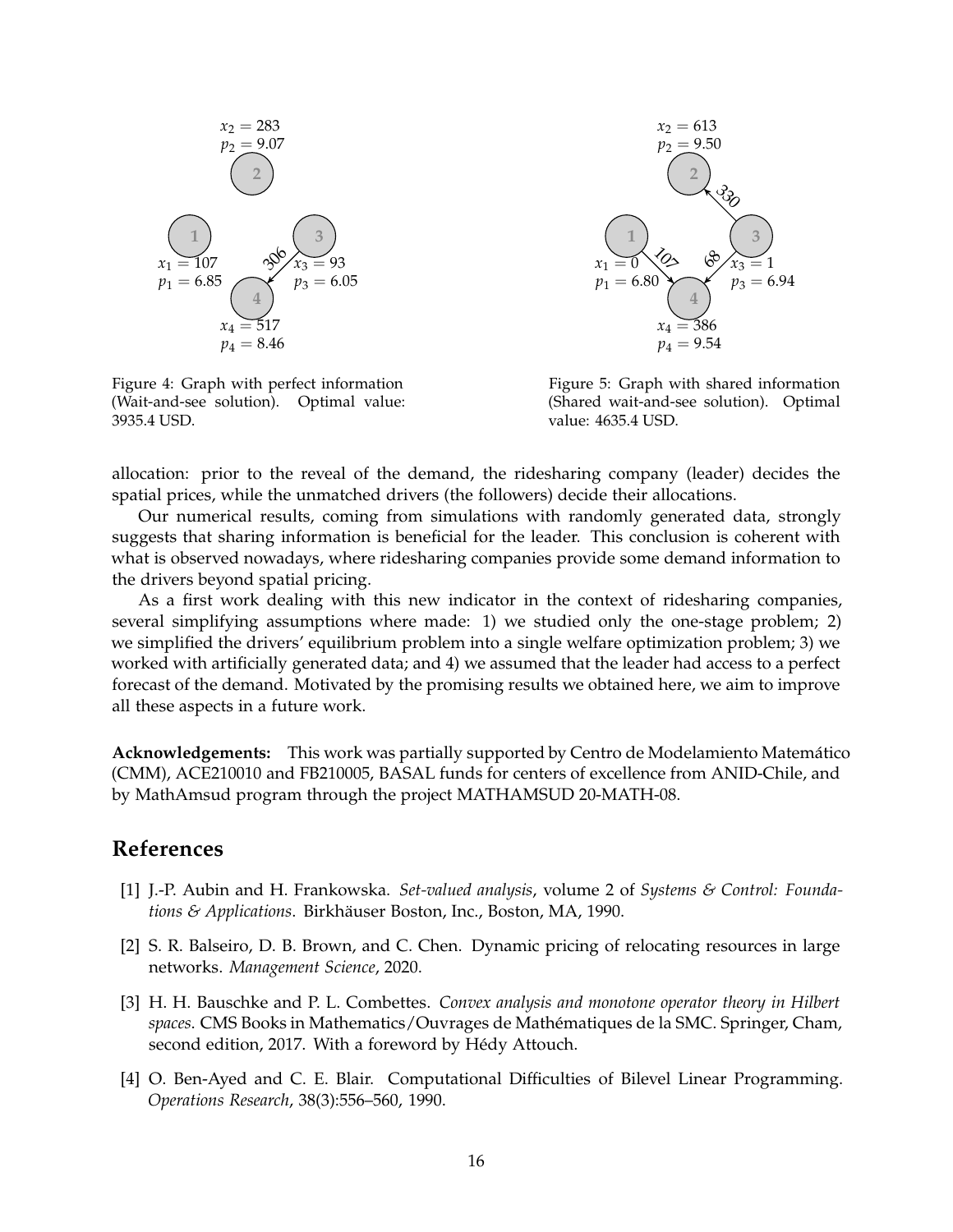- <span id="page-16-14"></span><span id="page-16-3"></span>[5] S. Benjaafar and M. Hu. Operations management in the age of the sharing economy: what is old and what is new? *Manufacturing & Service Operations Management*, 22(1):93–101, 2020.
- <span id="page-16-0"></span>[6] J. Bezanson, A. Edelman, S. Karpinski, and V. B. Shah. Julia: A fresh approach to numerical computing. *SIAM review*, 59(1):65–98, 2017.
- <span id="page-16-6"></span>[7] K. Bimpikis, O. Candogan, and D. Saban. Spatial pricing in ride-sharing networks. *Operations Research*, 67(3):744–769, 2019.
- [8] J. R. Birge and F. Louveaux. *Introduction to Stochastic Programming*. Springer Series in Operations Research and Financial Engineering. Springer-Verlag, New York, second edition, 2011.
- <span id="page-16-7"></span>[9] J. Burtscheidt and M. Claus. Bilevel linear optimization under uncertainty. In S. Dempe and A. Zemkoho, editors, *Bilevel Optimization: Advances and Next Challenges*, pages 485–511. Springer International Publishing, Cham, 2020.
- <span id="page-16-15"></span><span id="page-16-4"></span>[10] S. Dempe. *Foundations of bilevel programming*. Springer Science & Business Media, 2002.
- [11] S. Dempe and J. Dutta. Is bilevel programming a special case of a mathematical program with complementarity constraints? *Math. Program.*, 131(1-2, Ser. A):37–48, 2012.
- <span id="page-16-5"></span>[12] S. Dempe, V. Kalashnikov, G. A. P´erez-Vald´es, and N. Kalashnykova. *Bilevel programming problems. Theory, algorithms and applications to energy networks*. Energy Systems. Springer, Heidelberg, 2015.
- <span id="page-16-11"></span>[13] J. Fortuny-Amat and B. McCarl. A representation and economic interpretation of a two-level programming problem. *J. Oper. Res. Soc.*, 32(9):783–792, 1981.
- <span id="page-16-13"></span><span id="page-16-1"></span>[14] L. Gurobi Optimization. Gurobi optimizer reference manual, 2021.
- [15] L. He, Z. Hu, and M. Zhang. Robust repositioning for vehicle sharing. *Manufacturing & Service Operations Management*, 22(2):241–256, 2020.
- <span id="page-16-2"></span>[16] O. E. Housni, V. Goyal, O. Hanguir, and C. Stein. Matching drivers to riders: A two-stage robust approach, 2021. arXiv:2011.03624.
- <span id="page-16-9"></span>[17] M. Hu and M. Fukushima. Multi-leader-follower games: models, methods and applications. *J. Oper. Res. Soc. Japan*, 58(1):1–23, 2015.
- <span id="page-16-8"></span>[18] T. Ichiishi. *Game theory for economic analysis*. Economic Theory, Econometrics, and Mathematical Economics. Academic Press, Inc. [Harcourt Brace Jovanovich, Publishers], New York, 1983.
- <span id="page-16-12"></span>[19] T. Kleinert, M. Labbé, F. Plein, and M. Schmidt. Technical note—there's no free lunch: on the hardness of choosing a correct big-M in bilevel optimization. *Oper. Res.*, 68(6):1716–1721, 2020.
- <span id="page-16-10"></span>[20] Lyft Engineering. Making cohort-based long-term forecasts at lyft. <https://eng.lyft.com/making-long-term-forecasts-at-lyft-fac475b3ba52>, 2019. (accessed on November 29th, 2021).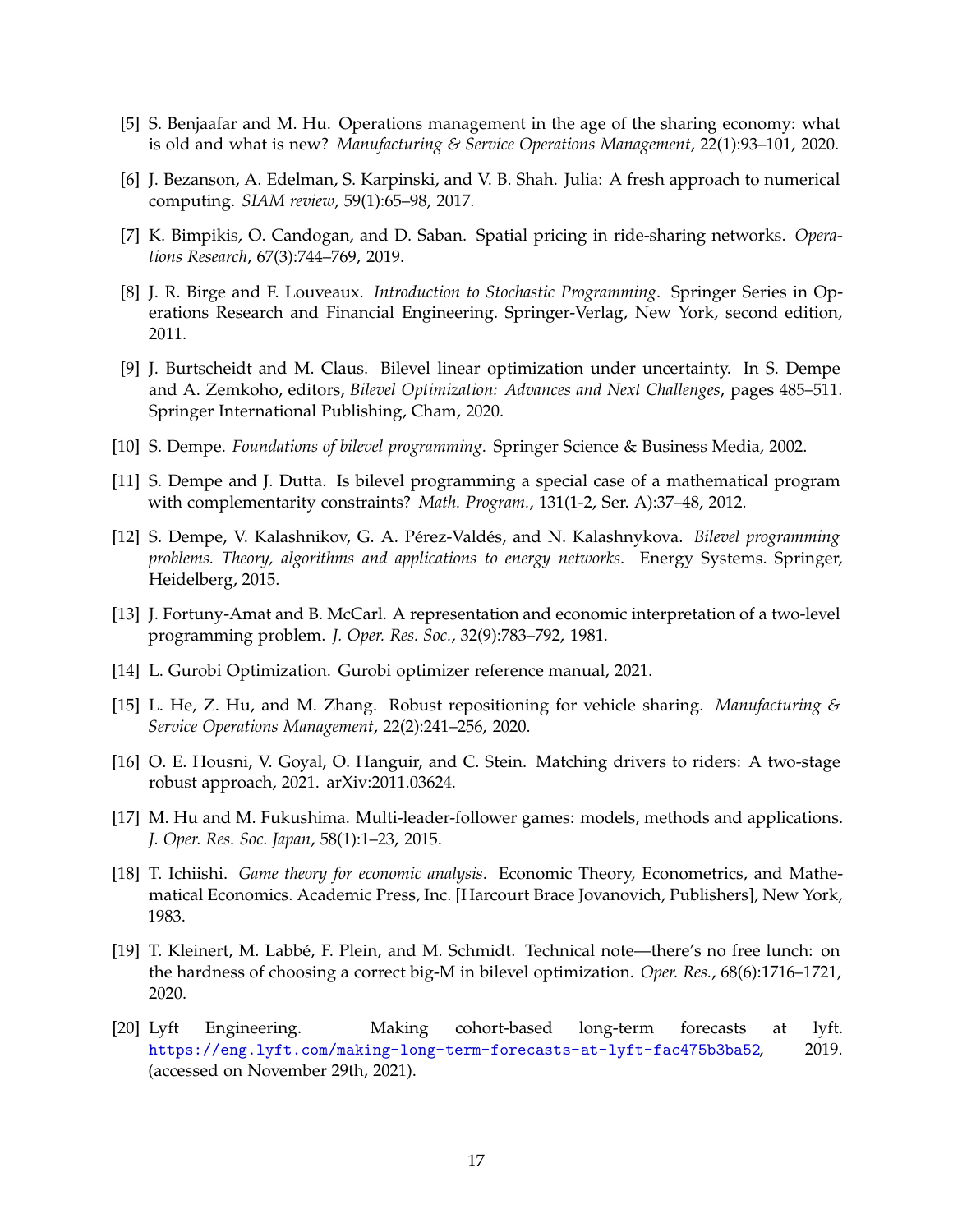- <span id="page-17-2"></span>[21] A. Shapiro, D. Dentcheva, and A. Ruszczyński. *Lectures on stochastic programming*, volume 9 of *MOS-SIAM Series on Optimization*. Society for Industrial and Applied Mathematics (SIAM), Philadelphia, PA; Mathematical Optimization Society, Philadelphia, PA, second edition, 2014. Modeling and theory.
- <span id="page-17-3"></span>[22] Uber Engineering. Forecasting at uber: An introduction. <https://eng.uber.com/forecasting-introduction/>, 2018. (accessed on November 29th, 2021).
- <span id="page-17-1"></span>[23] Uber Technologies Inc. Introducing the new driver app, your partner on the road. <https://www.uber.com/cl/en/drive/driver-app/>, 2021. (accessed on November 29th, 2021).
- <span id="page-17-0"></span>[24] H. Wang and H. Yang. Ridesourcing systems: A framework and review. *Transportation Research Part B: Methodological*, 129:122–155, 2019.

## **A Omitted Proofs**

This appendix is devoted to prove the main results of section [4.](#page-7-0) To facilitate the following developments, we identify  $\mathbb{R}^{n(n-1)}$ , which is the space of decision variables of the follower, with the subspace *V* of  $n \times n$  square matrices with 0-entries in the diagonal. For every  $i, j \in \{1, ..., n\}$ with  $i \neq j$ , we denote by  $e_{ij}$  as the  $n \times n$  matrix given by

$$
e_{ij}(a,b) = \begin{cases} 1 & \text{if } a = i \text{ and } b = j, \\ 0 & \text{otherwise.} \end{cases}
$$
 (30)

and we denote by  $e_{i\bullet} = \sum_{j \; : \; j \neq i} e_{ij}$ , which is the  $n \times n$  matrix with 1-entries in the *i*th row (except for the entry  $(i, i)$ ), and 0 otherwise. Similarly, we set  $e_{\bullet j} = \sum_{i} \sum_{i} e_{ij}$  which is the  $n \times n$  matrix with 1-entries in the *j*th column (except for the entry  $(j, j)$ ), and 0 otherwise. To simplify the proofs, we will use the following lemma.

<span id="page-17-4"></span>**Lemma 7.** *The feasible set of the followers' problem, which is given by*

$$
\left\{v \in V : \sum_{j \neq i} v_{ij} \leq x_{0,i}, \forall i \in I\right\}
$$

*satisfies (LICQ) an every point.*

*Proof.* For every  $i \in I$ , and every  $j \neq i$ , let  $g_{ij}(v) = -v_{ij}$  and let  $h_i(v) = \sum_{j \neq i} v_{ij} - x_{0,i}$ . Then, this set can be written as

$$
\left\{ v \in V : \begin{array}{ll} g_{ij}(v) \leq 0, & \forall i \neq j \\ h_i(v) \leq 0, & \forall i \in I \end{array} \right\}
$$

Now, suppose that there exists  $v^*$  in this set, not satisfying (LICQ). It is not hard to see that  $\nabla g_{ij}(v^*) = -e_{ij}$  and  $\nabla h_i(v^*) = e_{i\bullet}$ . Thus, since  $\{\nabla g_{ij}(v^*) : i \neq j\}$  is linearly independent, there must be  $i_0 \in I$  such that  $h_{i_0}(v^*) = 0$ , and such that  $\nabla h_{i_0}(v^*) = e_{i_0}$  is a linear combination of the gradients of the other active constraints. However, this is only possible if  $g_{i_0j}$  is active at  $v^*$  for every  $j \neq i_0$ , which would mean that

$$
\sum_{j \neq i_0} v_{i_0j} = x_{0,i_0} \text{ and } v_{i_0j} = 0, \,\forall j \neq 0,
$$

which is a contradiction since  $x_{0,i_0}\neq 0$ . This finishes the proof.

 $\Box$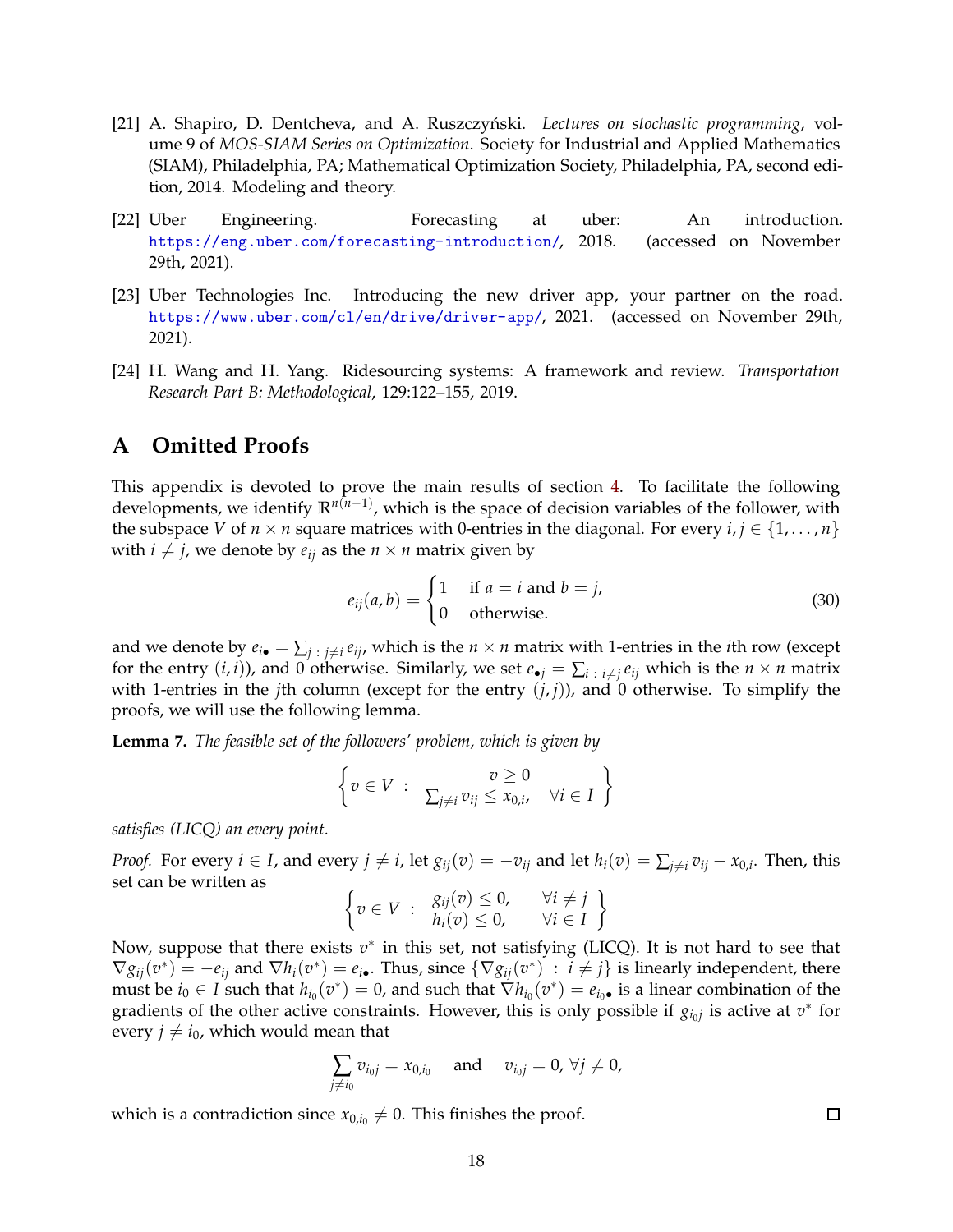*Proposition [5.](#page-8-0)* The equivalence between the bilevel problem [\(12\)](#page-7-1) and the MPCC reformulation follows from Lemma [7,](#page-17-4) which ensures that for every leader's decision variable *p*, problem [\(16\)](#page-8-1) satisfies (LICQ) at every point, and the fact that when the follower's problem is convex and a constraint qualification is verified, the MPCC reformulation preserves the global solutions (see, e.g., [\[11\]](#page-16-15)). Thus, it is enough to show that problem [\(17\)](#page-9-0) coincides with the MPCC reformulation of problem [\(12\)](#page-7-1).

Based on [\(15\)](#page-8-2) we can compute the partial derivatives of  $\phi_{i,k}$  as

$$
\frac{\partial}{\partial x_i} \phi_{i,k} = \begin{cases} 0 & \text{if } d_{i,k} - x_i \le 0 \\ \frac{x_i - d_i(\omega_k)}{\bar{y}} & \text{if } 0 \le d_{i,k} - x_i \le \bar{y} \\ -1 & \text{if } d_{i,k} - x_i \ge \bar{y} \end{cases}
$$

Let  $f(v)$  be the objective function for  $F_m(p)$ . By a mild application of the chain rule, considering the definition of *x<sup>r</sup>* in Equation [\(10\)](#page-6-1) we can compute its partial derivative as

$$
\frac{\partial f}{\partial v_{ij}}(v) = \frac{\partial}{\partial v_{ij}} \left( c \sum_{r=1}^{n} \sum_{k=1}^{m} p_r \phi_{r,k}(x_r) \mathbb{P}(\omega_k) - c \sum_{r=1}^{n} \sum_{k=1}^{m} p_r d_r(\omega_k) \mathbb{P}(\omega_k) + \sum_{r \neq s} \alpha_{rs} v_{rs} \right)
$$
\n
$$
= \frac{\partial}{\partial v_{ij}} \left( c \sum_{k=1}^{m} p_i \phi_{i,k}(x_i) \mathbb{P}(\omega_k) + c \sum_{k=1}^{m} p_j \phi_{j,k}(x_j) \mathbb{P}(\omega_k) + \alpha_{ij} v_{ij} \right)
$$
\n
$$
= c \sum_{k=1}^{m} (p_i \frac{\partial}{\partial x_i} \phi_{i,k}(x_i) \mathbb{P}(\omega_k) - p_j \frac{\partial}{\partial x_j} \phi_{j,k}(x_j) \mathbb{P}(\omega_k) + \alpha_{ij}
$$
\n
$$
= \sum_{k=1}^{m} (p_i \beta_{i,k} - p_j \beta_{j,k}) + \alpha_{ij},
$$

where the coefficients  $\{\beta_{i,k} : i \in I, k \in J\}$  are defined as in [\(18\)](#page-9-2). Hence, the KKT equations for  $F_m(p)$  have the form

$$
\sum_{k=1}^m (p_i\beta_{i,k}-p_j\beta_{j,k})+\alpha_{ij}-\lambda_{ij}+\gamma_i=0, \quad \forall i,j\in\{1,\ldots,n\},\ i\neq j
$$

with the complementarity constraints

<span id="page-18-0"></span>
$$
\lambda_{ij}v_{ij} = 0, \quad \forall i, j \in \{1, \dots, n\}, i \neq j.
$$
\n
$$
\gamma_i \left(\sum_{j \neq i} v_{ij} - x_{0i}\right) = 0, \quad \forall i \in \{1, \dots, n\}.
$$
\n(31)

Putting all together, we get that the MPCC reformulation of [\(12\)](#page-7-1) is given by [\(17\)](#page-9-0).

Lastly, we compute the multiplier bounds. Fix a feasible price vector  $p$  and let  $v^*$  be an optimal point of *F<sub>m</sub>*(*p*). Let (*λ*, *γ*, *β*) be a feasible tuple of multipliers for problem [\(17\)](#page-9-0). Then, for the *i*th coordinate, we have that

$$
\sum_{k=1}^m (p_i \beta_{i,k} - p_j \beta_{j,k}) + \alpha_{ij} - \lambda_{ij} + \gamma_i = 0, \quad \forall j \neq i.
$$

We have two possible scenarios: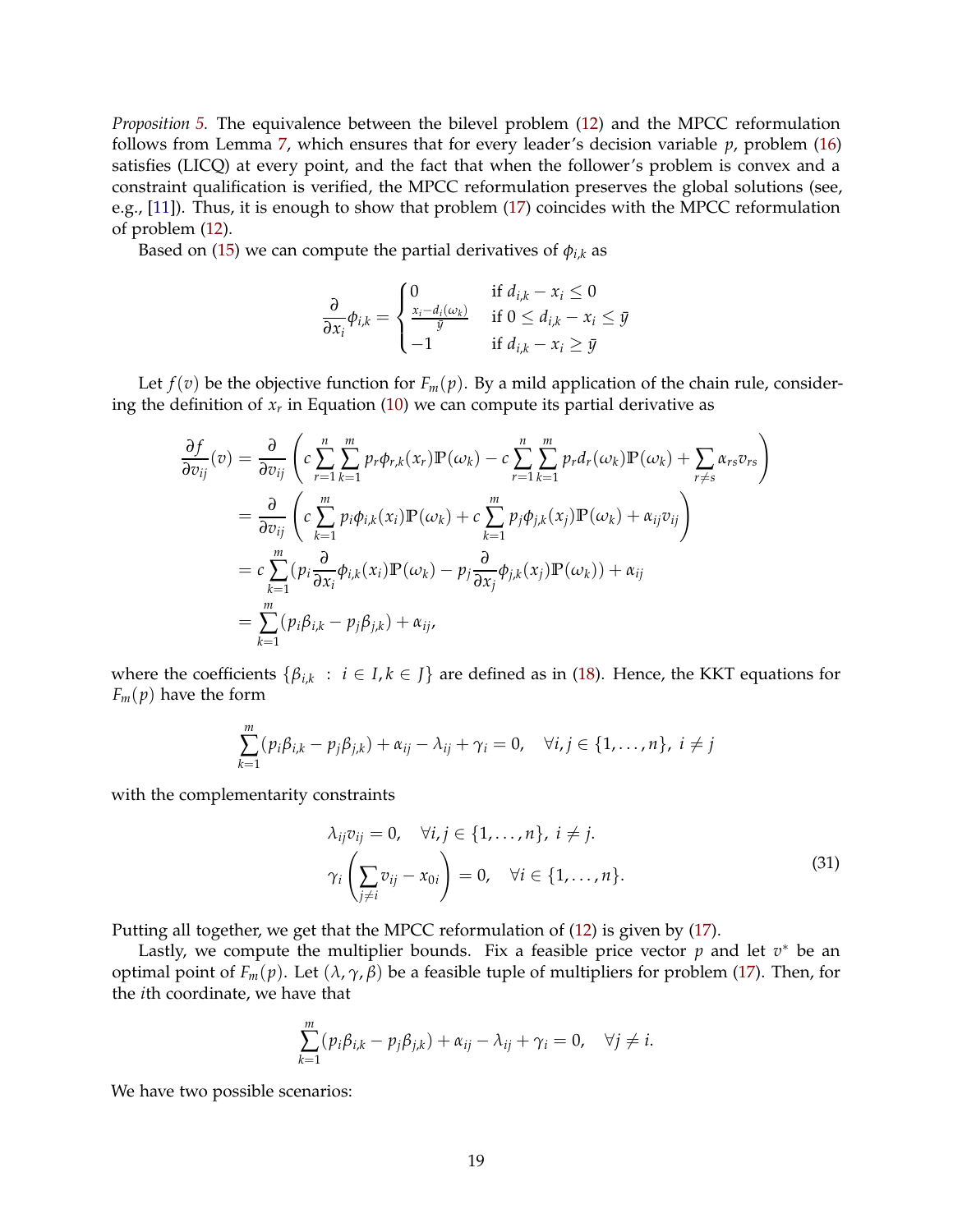• If  $\gamma_i = 0$ , then

$$
\lambda_{ij}=\sum_{k=1}^m(\beta_{i,k}-\beta_{j,k})+\alpha_{ij}\leq 2mp_{\max},\quad \forall j\in\{1,\ldots,n\}.
$$

• If  $\gamma_i \neq 0$ , then the second complementary equation of [\(31\)](#page-18-0) implies that  $x_{0i} = \sum_{j \neq i} v_{ij}^*$ . Since  $x_{0i}\neq 0$ , this also implies that there exists a value of  $j$  such that  $v_{ij}^*\neq 0$ , in which case  $\lambda_{ij}=0$ using the first complementary equation of [\(31\)](#page-18-0). Hence, we conclude that

$$
\sum_{k=1}^{m} (\beta_{i,k} - \beta_{j,k}) + \alpha_{ij} + \gamma_i = 0
$$
  
\n
$$
\implies
$$
  
\n
$$
\gamma_i = \sum_{k=1}^{m} (\beta_{j,k} - \beta_{i,k}) - \alpha_{ij} \le 2mp_{\text{max}}
$$

and so we can compute

$$
\lambda_{ij} = \sum_{k=1}^m (\beta_{i,k} - \beta_{j,k}) + \gamma_i + \alpha_{ij} \leq 4mp_{\max}, \quad \forall j \in \{1, ..., n\}.
$$

Regardless the case, we conclude that

$$
\lambda_{ij} \in [0, 4mp_{\text{max}}], \quad \gamma_i \in [0, 2mp_{\text{max}}].
$$

*Proposition [6.](#page-11-0)* The equivalence between the bilevel problem [\(24\)](#page-10-1) and the MPCC reformulation follows as in the proof of Proposition [5.](#page-8-0) Thus, it is enough to show that problem [\(26\)](#page-11-1) coincides with the MPCC reformulation of problem  $(24)$ .

Fix a pair of multipliers  $(\lambda, \gamma)$ . As the objective function for the follower is non-differentiable this time, the Fermat condition within the Karush-Kuhn-Tucker equations is given by the inclusion  $0 \in \partial \mathcal{L}(v)$ , where

$$
\mathcal{L}(v) = \sum_{i=1}^n cp_i \max\{-x_i - y_i, -d_i\} + \sum_{i \neq j} \alpha_{ij} v_{ij} - \langle \lambda, v \rangle + \sum_{i \in I} \gamma_i (\sum_{j \neq i} v_{ij} - x_{0i}).
$$

Furthermore, as all the involved functions in this formula are convex and continuous we can compute the required subdifferential as a sum of separated subdifferentials (see, e.g., [\[3,](#page-15-4) Chapter 16]). If we call  $\Gamma(t) = \partial(\max\{0, \cdot\})$  *(t)*, it is clear that

$$
\Gamma(t) = \begin{cases} \{0\} & \text{if } t < 0 \\ \{1\} & \text{if } t > 0 \\ [0, 1] & \text{if } t = 0 \end{cases}
$$

Therefore, by the convex subdifferential chain rule (see, e.g., [\[3,](#page-15-4) Chapter 16]),

$$
\partial \left( \sum_{i=1}^{n} cp_i \max\{-x_i - y_i, -d_i\} \right) = \sum_{i=1}^{n} cp_i \partial \left( \max\{0, -x_i - y_i + d_i\} \right)
$$

$$
= \sum_{i=1}^{n} cp_i \Gamma(-x_i - y_i + d_i) \nabla_v(-x_i)
$$

$$
= \sum_{i=1}^{n} cp_i \Gamma(-x_i - y_i + d_i) (e_{i \bullet} - e_{\bullet i})
$$